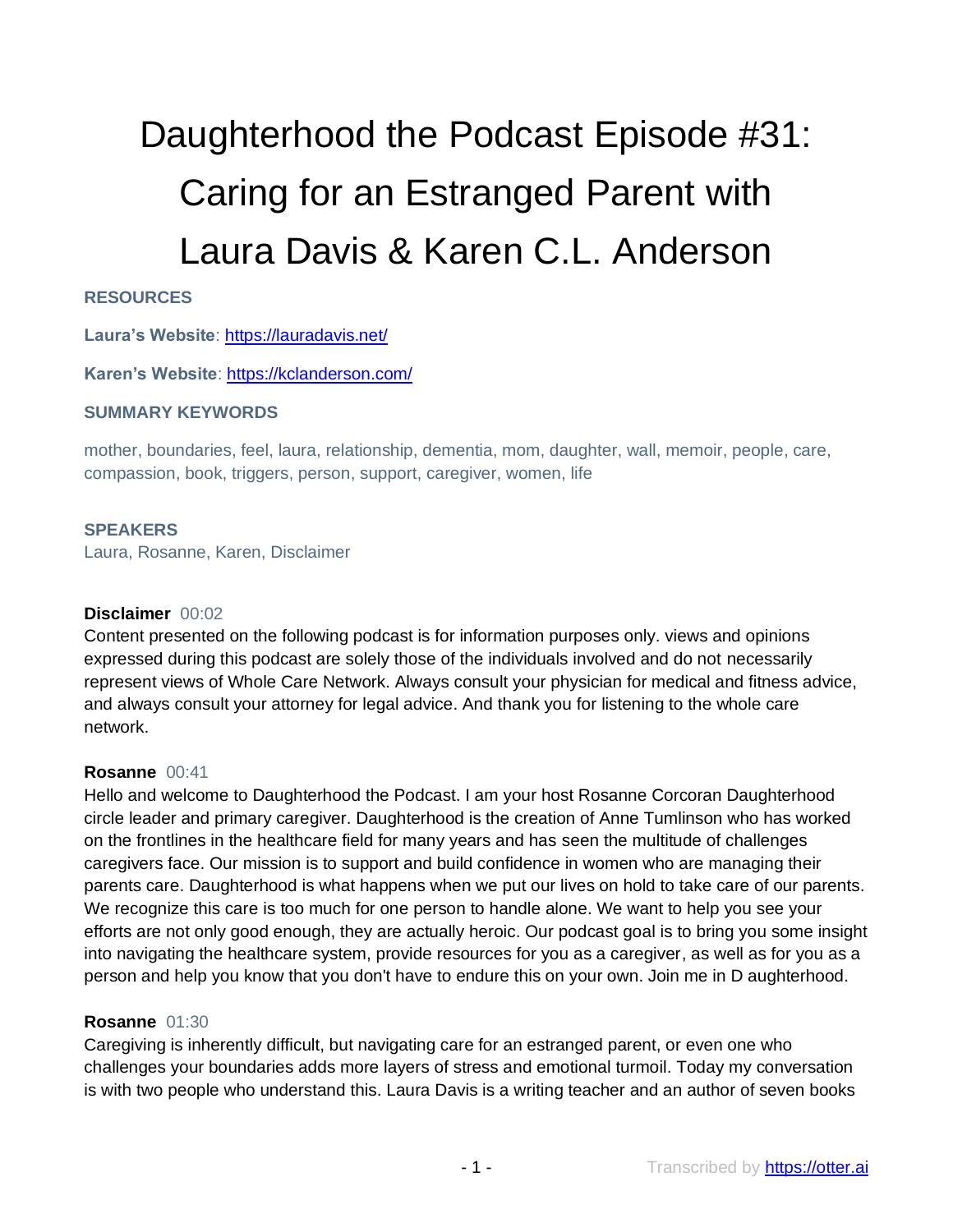including her first memoir, the burning light of two stars, a mother daughter story, which tells of her traumatic and tumultuous relationship with her mother, which included caring for her at the end of her life. Karen Anderson is a life coach and author of five books, including difficult mother's adult daughters a guide for separation, liberation, and inspiration. We discuss not only the challenges that accompany these relationships, but how you can find peace in the midst of it. I hope you enjoy our conversation. You know, there are people I think, who start and then think well, I'm going to mend my relationship with them while doing this, or this will bring us closer. And it's you have to get it right in your mind that this is not a Hallmark movie, it can be.

## **Rosanne** 02:37

It can be but it's hard. Because whatever problems you had, whatever issues you had, are still there. If you've never worked on them, they're still there. And then they just kind of grow. And then you throw in a little sleep deprivation, depending if you're living with them or not living with them. Or even if you're running back and forth, you're still fried, you're still anxious, you're still stressed. And all of that adds up into this big stew.

## **Laura** 03:01

Yeah, and I think, you know, if there is a history of betrayal, you know, it just complicate. I mean, being a caregiver, in and of itself is hard enough is is an overwhelming task. But then when you have the complexities of the kind of relationships that we're talking about, it just it adds a lot of complexity. You know, in my case, I felt like my mother and I had resolved a lot of things. But her decline, just brought everything up that I thought had been resolved in the past, you know, it was not resolved it was it was papered over, you know, even therapy, it was still it was dormant, and her behavior. When she started having dementia, she started acting out her worst characteristics that I really hadn't been up against in years. And suddenly, it was all in my face again, you know, in and I was in close proximity to her after having had a 3000 mile buffer between us

#### **Rosanne** 04:02

Every time I read that your book, it made me laugh, because it was like we had a 3000 mile buffer and I thought, wow, yeah, and that's a buffer. And then when she moved, all of that went out the window

#### **Laura** 04:12

One of my jobs was like being head researcher, you know, like, I and that was something I'm really good at is accessing resources, and I just had to find out so much stuff I didn't know about just serve my mother's needs, you know, like, like, like, what are the places that are near here? And what are the pros and cons and, you know, how do you jump through these hoops and where's the support group for people with early stage Alzheimer's disease, and you know, just all of that that was something I was able to do for my mother and actually, it was something I easily did for my mother because it didn't really require any emotional closeness to make. It was much more challenging, being with her in person and dealing with her volatile emotions than it was to, you know, be the information gatherer

#### **Rosanne** 05:00

Hmm, well, it's the stuff and then the stuff. It's, you know, you can you can do all of that. But the the guts of it and even still, my wish is that when someone's diagnosed at the doctor's office, they say,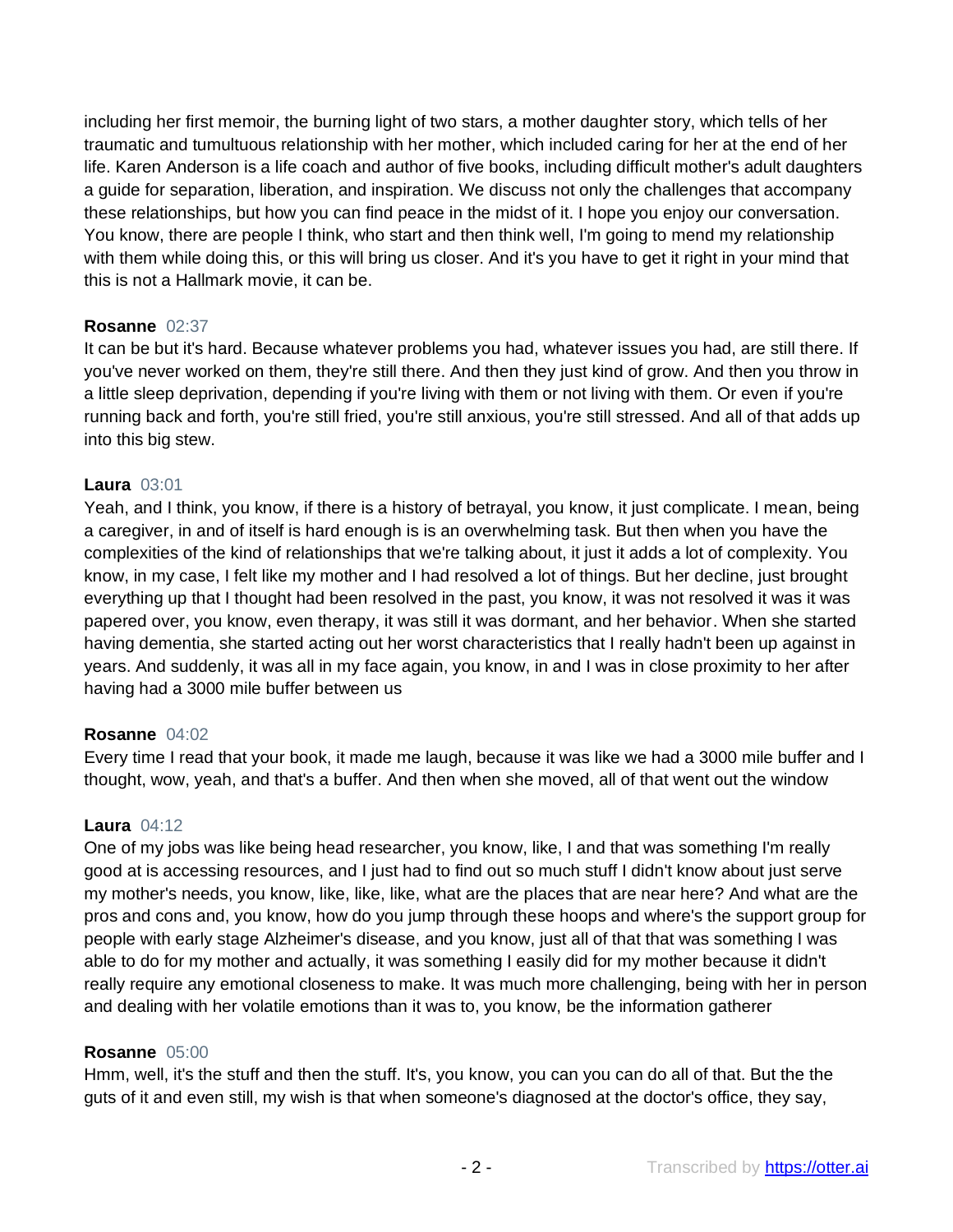Here's your, here's your forms, here's where you find this, and this, and this, instead of everybody leaving, they're in such a disarray, and not knowing where to go, because there's no roadmap. And then you have to piecemeal all of this together, while you're trying to also support this person, in whatever relationship you're in. And it's like your drug, you're juggling knives. And it's, it just adds to all of that stress.

## **Laura** 05:42

If you have I had teenagers at home when this was going on, you know, it's like I was I was in the sandwich general. And it's a whole other set of stresses.

#### **Rosanne** 05:51

Because at the end of the day, you're always you always feel like you're letting somebody down, right? At the end of the day, you lay there and think, wow, who got the short end of the stick today.

#### **Laura** 06:00

And you're not, and you're not even on the list.

#### **Rosanne** 06:04

But, you know, Laura, when I when I was reading your book, it's so honestly, it's just breathtaking. Between your writing, and the story and all of it. It just, it sat with me and it stayed with me for a long time. And it just it got me thinking about how you actually did this. And that's part of why I wanted to do this episode is because how do you I'd like to my mother, I didn't, you know, we would go on vacation together, we had a different relationship. But I often wonder how that feels. When there are times when you You even said you saw her as an enemy. You saw her as betrayer. You saw her from this imperfect human, but she genuinely loved you. How do you make that transformation in your own being in your own mind? Like, how did that come about for you? How did you transform from point A to point B?

#### **Laura** 06:56

You know, I mean, that's what I wrote a whole memoir about because it's, it's it took decades. I mean, it's not like, you can't just turn a switch. You know, I think the first thing for me because there was a huge betrayal. With my mother, is I had to heal from that portrayal first, like that was number one. Everyone was urging me when we were estranged bitterly estranged. Everyone around me, not everyone, but many of my relatives were like, just let bygones be bygones. This happened a long time ago, just you know, like, get over it already. What are you going to carry this on for the rest of your life, that kind of thing. The truth is, I had to heal. And in my case, there was incest in my family, with my grandfather, my mother denied it, I said it happened. And I had to heal from that abuse. And I had to heal from being denied acknowledgement by my mother and being called a liar, you know, and that I had made all this up to destroy her. I had to get over that and that she was not there for me at the worst moments of my life, which was in my late 20s. When I was dealing with this, I had to heal from all of that I had to do years of therapy, I had to do years, I had to express my anger, my grief, I had to get through it, I had to get to the point where I realized that it was not going to control the rest of my life. And that I it was something it's not that I completely get over these things.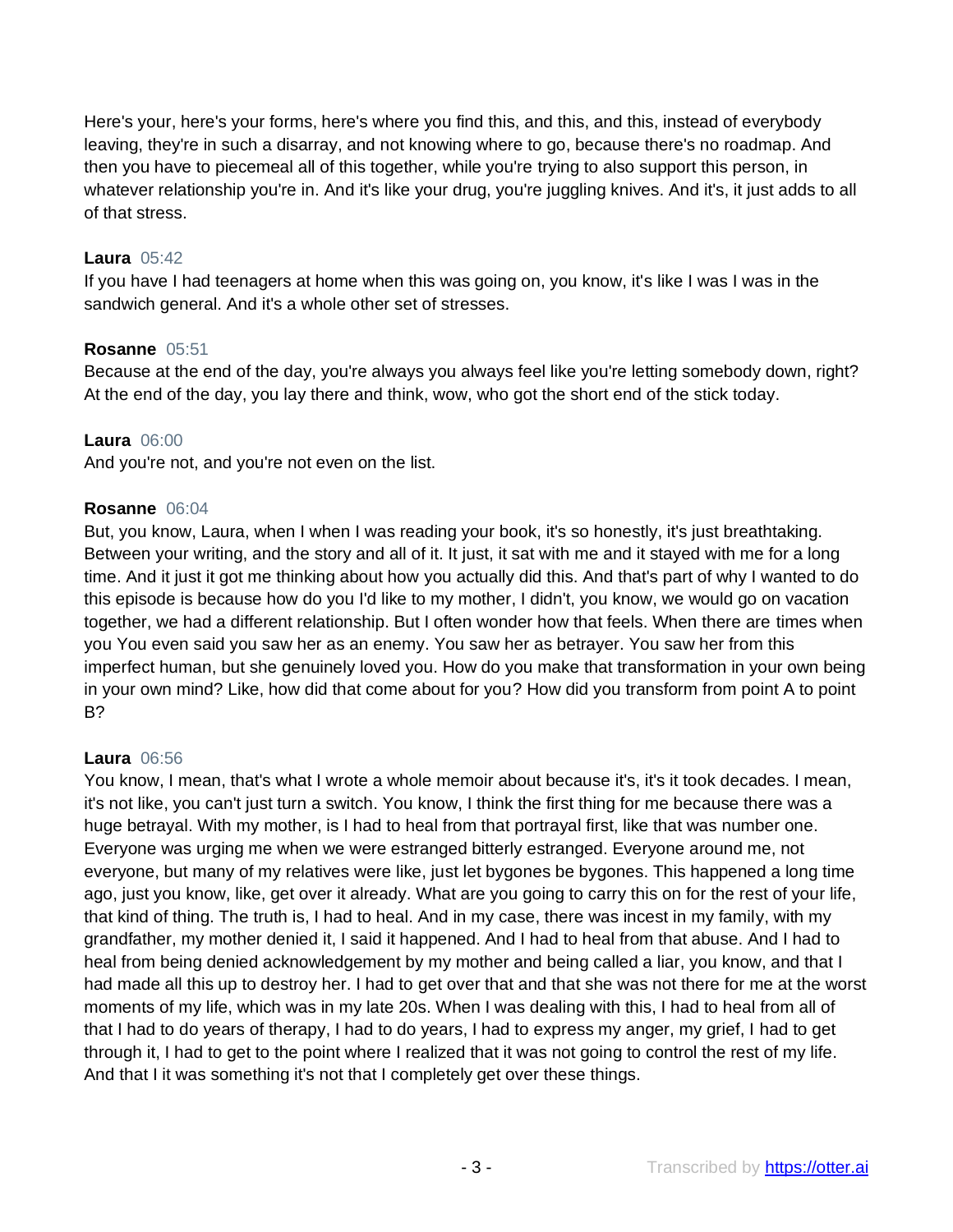#### **Laura** 08:23

But I could get over it to the point of having a functional, happy adult life. And until I got to that point, I wasn't ready to turn around and try to work things out with my mother, because I still was feeling too damaged. So that was the first thing and then we had a lot of back and forth. When I got pregnant with my first child. I was 35 years old. And I think that was a real turning point in our relationship because I wanted her to be a grandmother. You know, there's some people you wouldn't want to have around your kids. But my mother had some good qualities. And she was a good grandmother. I wanted that for her. And she really wanted to know my children. So I think that motivated both of us. And, you know, one of the stages we went through was agreeing to disagree. You know, we set aside this huge elephant in the room. I gave up trying to get her to acknowledge what had happened. And she gave up trying to get me to recant. And there were some years a period of years where we started focusing on what were the things we still had actually in common. And they weren't some of them were really small things like we love playing cards together. So we would play cards. We like going to the movies together. My mother was an actor, we both love the theater. And so we started with the ways we could connect and we left the unresolved stuff there and we had there were a lot of blow ups. There was a lot it was a very volatile for a long time.

#### **Laura** 09:50

The other thing my mother did, we're talking about geography a little earlier is that she started coming out to California for several months every winter. You know she wanted to get away from cold, New Jersey winter, she used to go to San Miguel de Allende in Mexico. And she gave that up. And she started coming to Santa Cruz. And not just to stay with me, she had her own apartment around friends. And I was not happy about it, you know, I was not welcoming at first. But those visits meant that during those three months, every year, she got to get to know her grandchildren, she would come over for dinner, we would play cards, we would do things together. And we gradually began connecting in the present in a more positive way. And so you know, it just, it kind of grew from from there. Until we ended up with, I think, a pretty decent level of reconciliation, we did not have an intimate relationship.

#### **Laura** 10:42

And I, I never made myself vulnerable to her, like I didn't confide in her, I didn't feel safe, in my deeper self, but on a more superficial level, we had a functional relationship. And, you know, that was the case for a long time. And then when she got older, and she started developing dementia, and she called to announce she was moving across the country, it just changed everything. You know, it's like that that careful equilibrium we had achieved was just one part. And then, you know, the story I write in my memoir is what happened in the, the years from the time I got that phone call until her death and really facing is it possible to be a caregiver to someone who betrayed you in the past. And that's, that's what I explored. I wanted to open my heart to her, you know, I mean, that was I, I hope that that could happen. And even though I kind of dreaded her arrival, I was also hopeful, wishing that maybe we could heal our relationship the rest of the way. That was the journey I wanted to write about in that moment.

#### **Rosanne** 11:45

And and Karen, I don't know, in those types of moments, like, Okay, we have this buffer, and now she's come in, what do you do? How do you prepare yourself? Do you think that it's necessary to be vulnerable? When you're caring for someone, can you still care for them and have that divide?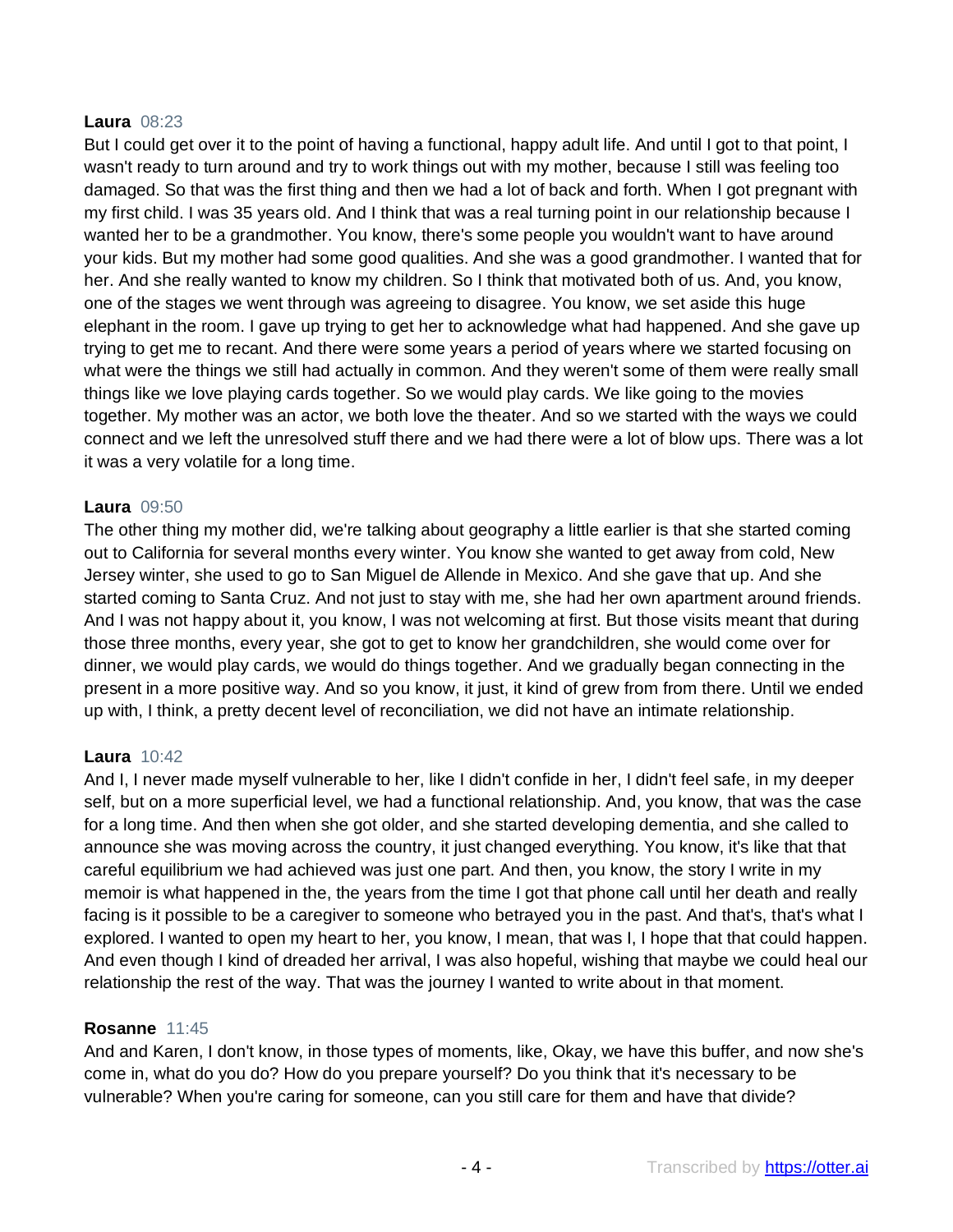## **Karen** 12:04

I actually should mention that I was my grandmother's legal guardian and caregiver, my mother's mother, from about 2012, through her death at the end of 2015, October of 2015. So three years, and there was a lot unexpected that happened as a result of that. And my relationship with my grandmother was strained and weird, and but again, different. It's not my mother, right? Where it's there's a layer there that doesn't exist between the mother and the daughter. But having had that experience, and not knowing how I would grow through that experience. And now on the other side of it, I am absolutely grateful for that experience. And I know that I can't predict how things will be with my mom.

#### **Karen** 12:54

And it's so interesting, because my answer to that question of how do you prepare is different today than it was when I actually wrote Difficult Mother's: Adult Daughters, because now I have a greater understanding of our nervous systems and trauma and triggers. And it was interesting, because yesterday when I planned this call with my mom, so she could talk about the rest, I had no idea what she was going to say I didn't know if it was just going to be like, well, here's my will. And here's my or, you know what,

#### **Karen** 13:26

and she's eighty one for reference. And I noticed, I noticed prior to calling her because I had planned to call her at 10am. I noticed my heart was beating a little faster. I felt shallow breathing a little bit, and I know myself well enough to go okay. Yeah, your your trickled triggered a little bit here, right. You don't know what's going to happen. You don't know which mother you're going to get she going to be nice. Is she going to be mean? What's going to happen? You know, I don't know. And I think the beautiful aspect, for me yesterday was being able to be with myself in that triggered the sensations that I was experiencing, and not judge myself. And to just be like, oh, yeah, this is all this is, is your body perceives a threat. That's all. Logically, you're safe here in Connecticut, right? It's just a phone call. But your body doesn't know that your body is scared. Your body doesn't like this. And so that's why it feels this way. And so getting to know yourself on that level is priceless. In regards to preparing. And again, this is new, you know, not brand new, but I mean, it's relatively new for I think the general public to sort of be talking about our nervous systems. And yes, we've talked about triggers for years, but do we really understand what that means? And so getting to know yourself on that level, getting to know you know what it is you value, and then obviously boundaries are a huge part of the conversation and

#### **Karen** 15:00

I like to, you know, boundaries are such a word that it seems like it's what is going to keep things out. Right? And that it's a protection. And it can be it is partly that. But I have the way I teach boundaries is that it's also about what we want to grow. And what we want to keep in what do we want to cultivate in this relationship? And Laura speaks to that. Right. And it's not perfect, right? No, it's not perfect. It's messy at times. But but there are there are ways to look at boundaries in that are not so rigid and like, You're bad, I need to keep you out.

#### **Rosanne** 15:39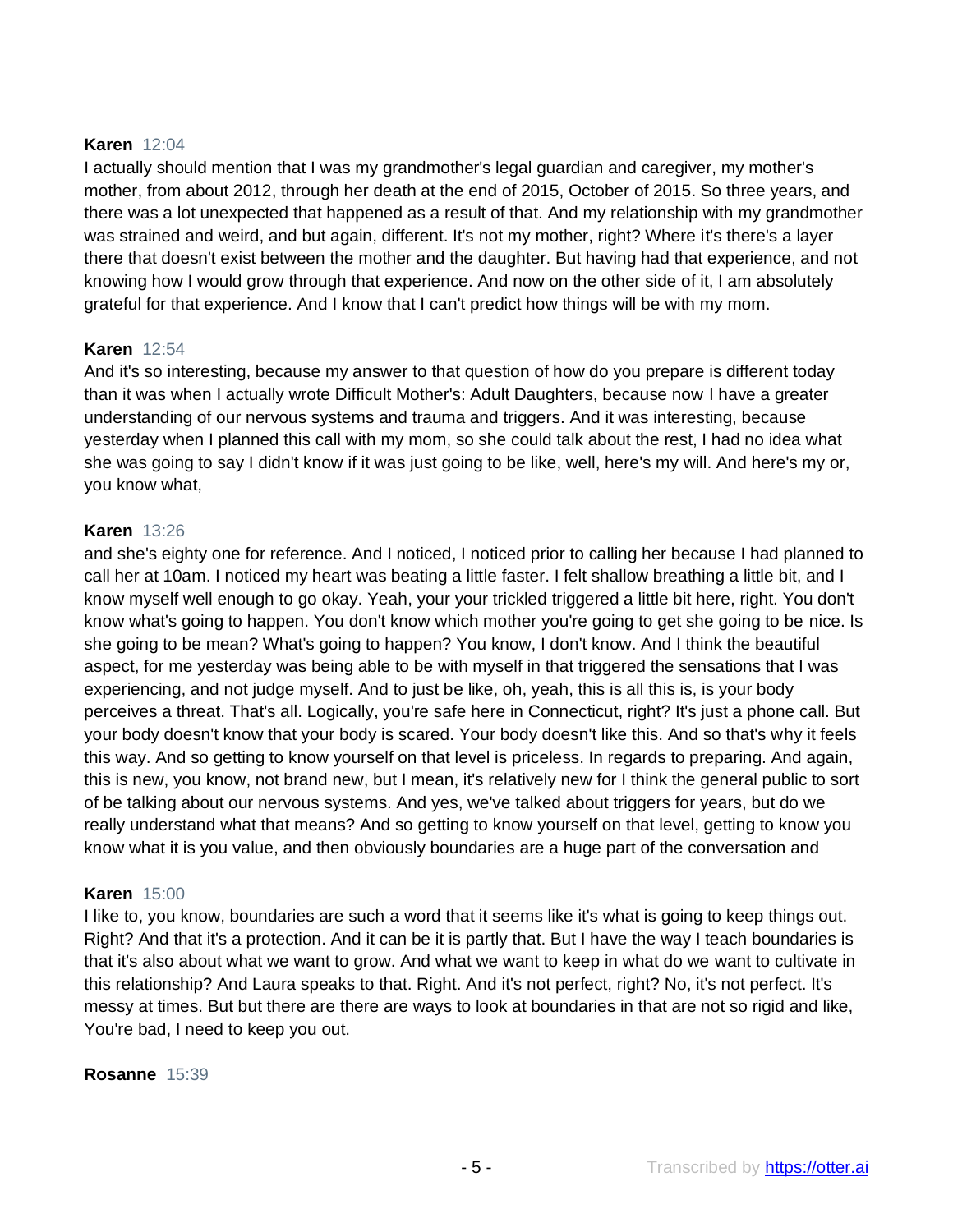Right. And in your book you you referenced it's not, it's not avoiding, it's not ignoring. It's not resisting. It's not that and it's also not the complaining and the wallowing and the let me tell you about what happened. It's not either of those things. So there's someplace in between those two, but it's more about us than them. And, and I think that when I read that, I thought, Well, that makes perfect sense. Can you speak to that a little bit where people think a boundary is well, I'm just not going to talk to you. That's not That's not it, because you're still carrying it.

# **Karen** 16:16

It can be, right? How many, but it's still eating at you. Right? So there are times when a boundary is crossed, and you feel annoyed, or frustrated or angry. And that is simply a message that is simply a que, right, something has happened here that I don't like. And it's usually that a boundary has been crossed, or that there isn't a boundary that where there needs to be a boundary or where you want to have a boundary. And the the key isn't that you set the boundary in that moment. The way I and it's funny because it has evolved a little bit since I wrote the book, but the way I describe a healthy boundary, it's an equation and it is your value, or a value that you have, plus a request plus an action plus a benefit equals a healthy boundary. Now the value and the benefit are optional, but they can be helpful. So the core the core, if we just look at action and action, I'm sorry, request an action as like the core of a healthy boundary, right. And I again, this is a very simple one. But like, let's say your mother calls you every day, and you don't want to talk to her every day. The request is, please don't call me every day. And then you have to know the action that you will take if she continues to call you every day. And a simple one would be that you don't answer the phone, when she calls, right. Now you can expand that into what is the value and what is the benefit. So the value might be that you it's quality time, let's say, right, you value quality time with your family, your mother, your kids, whoever. So you're you can you can lean on quality time and say, hey, please don't call me every day, let's talk once a week for an hour, let's talk once a week on Sundays for an hour. That way, here's the benefit, I can give you my undivided attention. But if you're calling me every day, you know, I'm not going to be able to do that. So that's you know that that is that is sort of like the whole equation of value request. Action and and benefit. And so it was interesting because I was speaking to a group of women who are caring for elderly mothers with memory issues recently. And one of them brought up that her mother brings food over every day. And she doesn't want her mother to bring food over every day. And I said, Well, have you told her that? And she said yes. Well, she's got memory issues she's and I said, and it was it was there were a lot of women on this call and watching their faces was was interesting. I said, Well, how about Mom, please don't bring food over everyday, bring food over once a week. If you bring food over every day, I will throw it away. They're like, Oh, you know, it was like, Oh, I could never right. Here's the thing, you don't have to communicate that piece.

# **Rosanne** 19:12

Exactly.

#### **Karen** 19:13

But you don't want to you know, I mean, I jokingly say this, but it's like if you have a choice between guilt and resentment, choose guilt.

#### **Rosanne** 19:28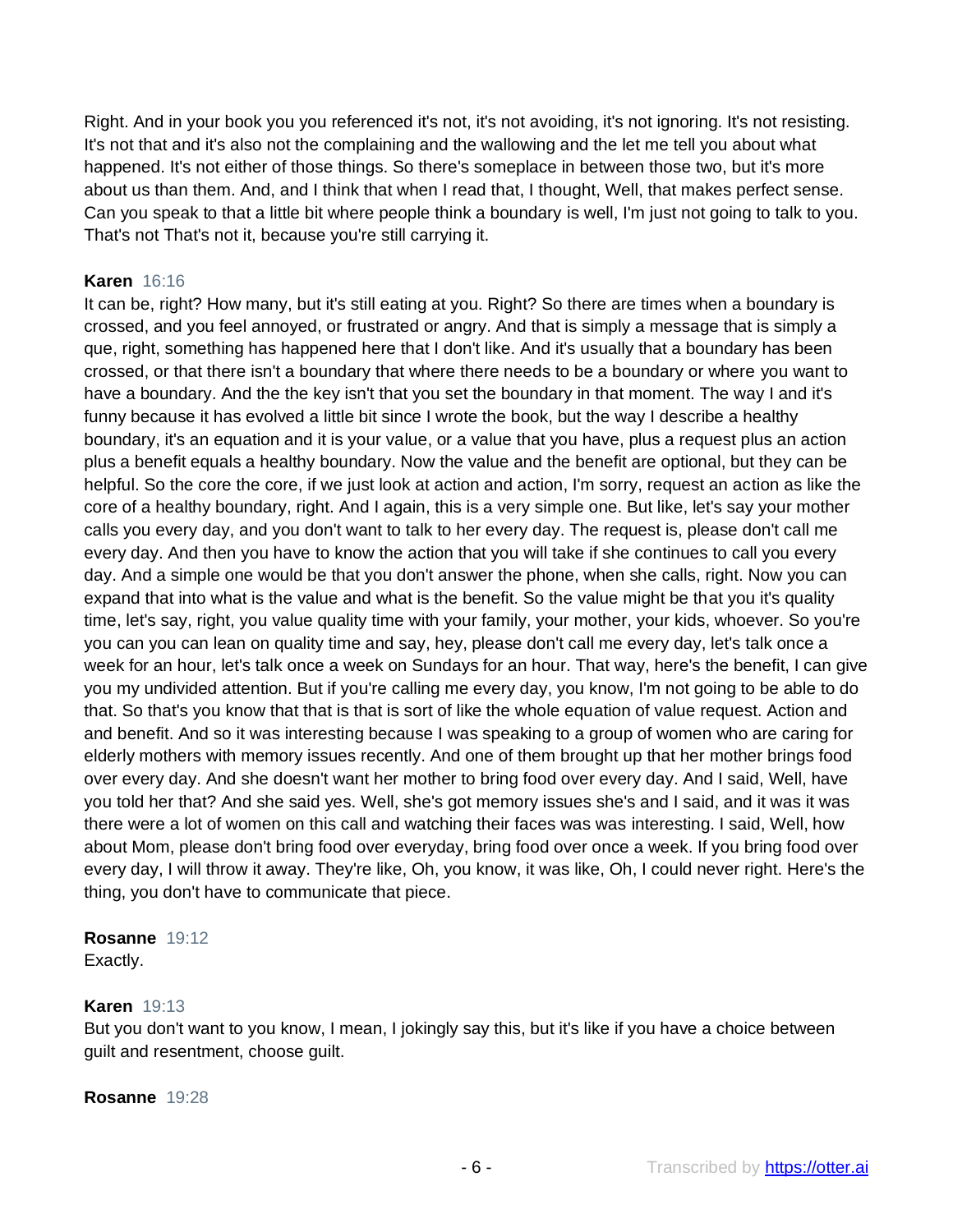Right, right. Right.

## **Karen** 19:30

I mean, the resentment will well just like poison your relationship more than it may be already. Right. And that that resentment seeps out into all your other relationships. You know, right,

## **Laura** 19:40

As you're talking about, like, if you, you know, like my mother was not able to respect my boundaries. When when when she was younger, for one reason she didn't want to she was impulsive and narcissistic, and then later she couldn't because she had dementia. And it's like, right and then it was like, okay, is this because she had dementia or, because she's doing the same thing she's always done. And if it's dementia, it's like really hard to get very angry about it exactly. But if it's, you know, so I was always trying to sort out, you know, where is this lack of responsiveness coming from?

#### **Karen** 20:14

Well, and also right, if she was disrespectful of your boundaries when you were younger, intentionally, right, you have the anger, which is a trigger, which is a nervous system response. So of course, like, even if you know, it's not on purpose, you are primed? Right? To be angry.

## **Rosanne** 20:33

Yes. And that's, that's the circle. But when dementia when dementia comes into play it all bets boundaries. Don't really, they're they're Swiss cheese, because depending because you can't you can't say Mom, I told you don't I told you doesn't work?

### **Karen** 20:52

Well, but even without dementia, ultimately, right? The boundary is with ourselves. It's being it's being willing to take the action that we say we're going to take, we're honoring the boundary.

#### **Rosanne** 21:04 Right.

#### **Karen** 21:05

And I have no I have, not all the time. But I have seen it. I've seen it with my own mother for actually like that, when I'm honored when I'm really truly honoring my boundaries, she tends to honor them more. Right? Not always, not perfectly.

#### **Rosanne** 21:23

But But I think one of the important things too, is when you say, it's not your mother's job, or responsibility to respect your boundaries, right, your responsibility, and that gives you a little bit of power. It gives you the empowerment.

## **Karen** 21:37

Yeah. The other thing too, you know, and this this sort of gets into, like, why why do mothers and daughters struggled to begin with, and there's so much out there, but it is a macro issue. And, you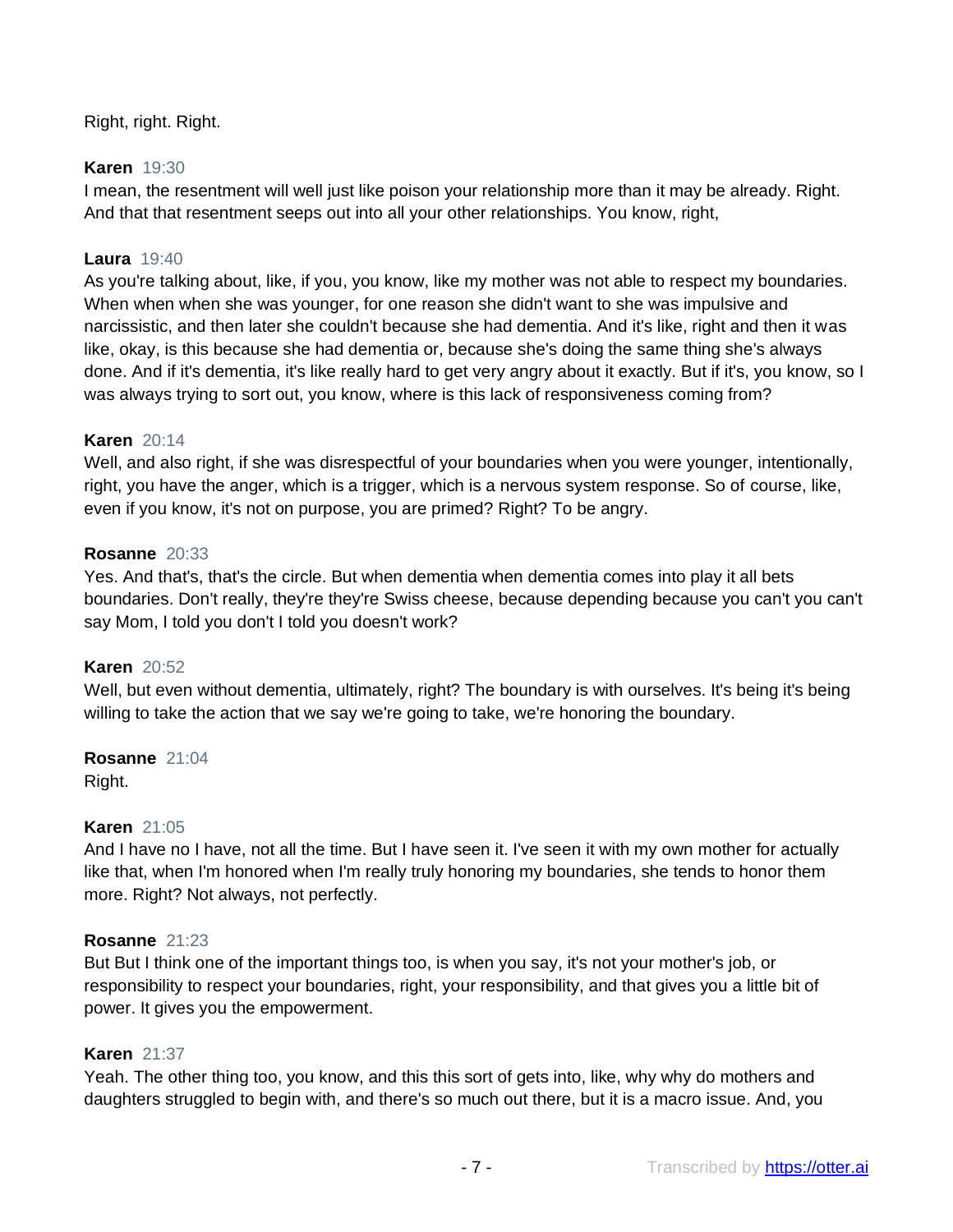know, I feel like it's important to just bring this into the conversation. And that is that, you know, in a culture that where women aren't valued equally, wherever sexism, misogyny, patriarchy, all of that impacts the mother daughter relationship, but like getting back to the idea of, you know, like the woman with the, you know, her mother bringing the food, you know, please don't if you don't, I'll throw it away. That is very clear. Right. It's brief. It's clear. And it's, there's no wishy washy, there's no vagueness about it and to quote one of my favorite people Brene Brown. Right, she says, clarity is kind, unclarity or you know, not the unclear is unkind, clear is kind unclear is unkind. And, you know, when we think about values with boundaries, right, kindness, respect are two real obvious values. And it's like, we have to include ourselves in that. It's not like we're just doing it to be nice to them. The clarity, and the kindness is for us to,

## **Laura** 23:01

you know, there are situations where you can't respect your own boundaries. I mean, I was there,

## **Rosanne** 23:07

I was just gonna say that so many times.

## **Laura** 23:10

The name of the game is you have to surrender to the moment that's, absolutely, we have to show up, and you have to be there and you think you can't, and you can, and I found that I ended up feeling like a better, more capable human being I was more capable of compassion, I found that I took care of myself every way I could, but I could no longer control the situation in the same way I needed when my mother was had more capacity. Yes. And sometimes I had to walk away and I had to have support I built I did a lot to build support, I joined support groups, I got myself back into therapy. My partner, Karen was incredibly helpful to me. I did so many things to take care of myself. But there were times that was just like, I had to keep giving or I had to keep giving up my own plans, my own ideas, my own agenda. And it just went with the territory. Yep.

#### **Karen** 24:07

And yeah, I mean, there's, you know, and I'm not taking care of my mom, but there are times where I have had, you know, I have, I have not honored my own boundaries with her. And I have to own that. And, you know, and it's some, it's not pretty sometimes, you know, it's, it's awkward, and it's, yeah, there's all this inner work that I you know, that we do, hopefully, to not shame ourselves and to not hold ourselves to some level of perfection or, like, this is gonna work like a well oiled machine because it's not.

#### **Rosanne** 24:44

Well, no, because it can't because it's, it's the other whenever you're caring. You know, it's great that you're having dinner with your children. And if your mother needs to use the restroom, you got to go help her get to the restroom. There are things that Come up, that there is no getting around. It was it was your trip back, Laura, when your mother hurt her leg,

**Laura** 25:07 Right.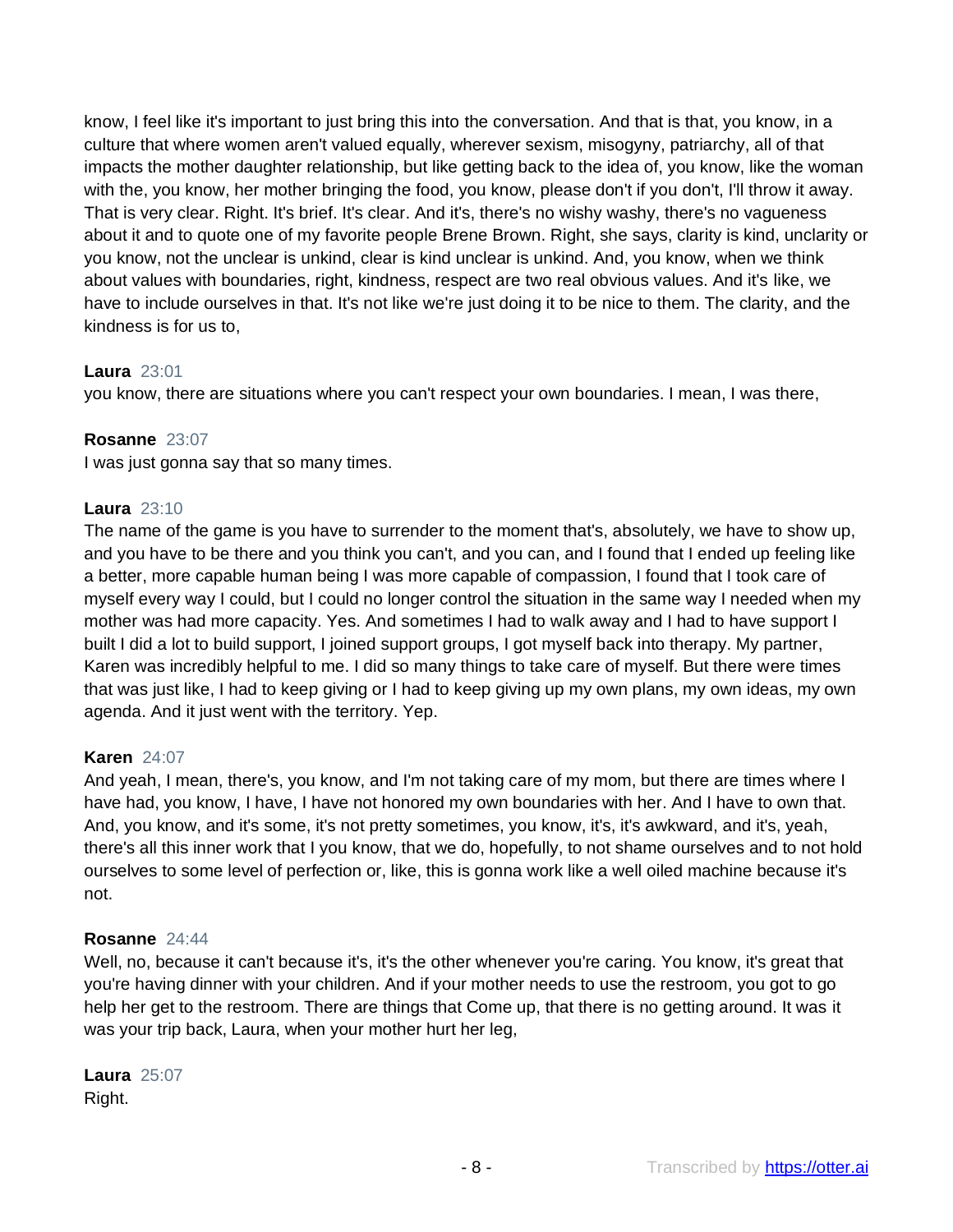# **Rosanne** 25:07

And you knew, if you didn't go, it was going to be another day. But your kids were waiting. And you had all of that all of that angst, and you had to choose. It's the how do you come to terms with that, in the midst of this,

## **Laura** 25:22

I just, I remember that, that feeling of feeling like I was enough ice, you know. And it was it's similar to what you were saying before, you know, squeezed between my children's needs, my mother's needs and my needs, you know, I had a, I had I was self employed, I had a business I was teaching, I was traveling, I had a career, I had a demented mother in town and two teenagers. And it was it was incredibly difficult. And that feeling of failing on all fronts was something I felt a lot. And the other thing I want to say is that, you know, we're talking about how hard it is, there was a lot of humor. Totally, there were a lot of moments. My mother was hysterical when she had dementia. I mean, sometimes she sometimes she would I remember this one time, I said to her, I'd had breast cancer, you know, and I was talking about my breast cancer, you know, and she said, You had breast cancer. I said, Yeah, Ma, she said, they cut your boobs off.

#### 26:21

Cracking Up, I mean, it was like theater of the absurd a lot of the time and I had to kind of go with that, go with that humor, and just just surrender when I could, and then grab the moments where I could do what I wanted, or take care of myself or, you know, go out in the woods, or go to the ocean or, you know, have a special time with my daughter or whatever, I just did that when I could and then you know, there'd be the 12 phone calls the next day.

#### **Rosanne** 26:48

Right. And it's those, it's those taking those moments. And that's where, you know, the support and the self care. And I hate self care as a word, but you have to build that in for yourself, because you have to survive it because it will end. And then you're left with whatever you're left with. And you have to find ways to find that support and to find something to feed your soul as you're going through this.

#### **Laura** 27:13

I mean, writing was a big part for me. I mean, that's how I ended up writing this memoir is, you know, I, I was I would sit in the doctor's office with my mother, you know, she was kind of out of it. And I would be taking notes because she couldn't remember anything. And I'd also be writing like, what was on the wall? What poster was on the wall? And what was the little bits of dialogue? And because I'm a writer, you know, and we cannibalize our lives. And I, I was always thinking, I'm going to have to write about this, because this is just unbelievable, what's going on here. So it created a little bit of distance, you know,

#### **Karen** 27:45

I said to my husband, man, after after the call with my mom yesterday, I'm like content for the rest of my life. She moves here like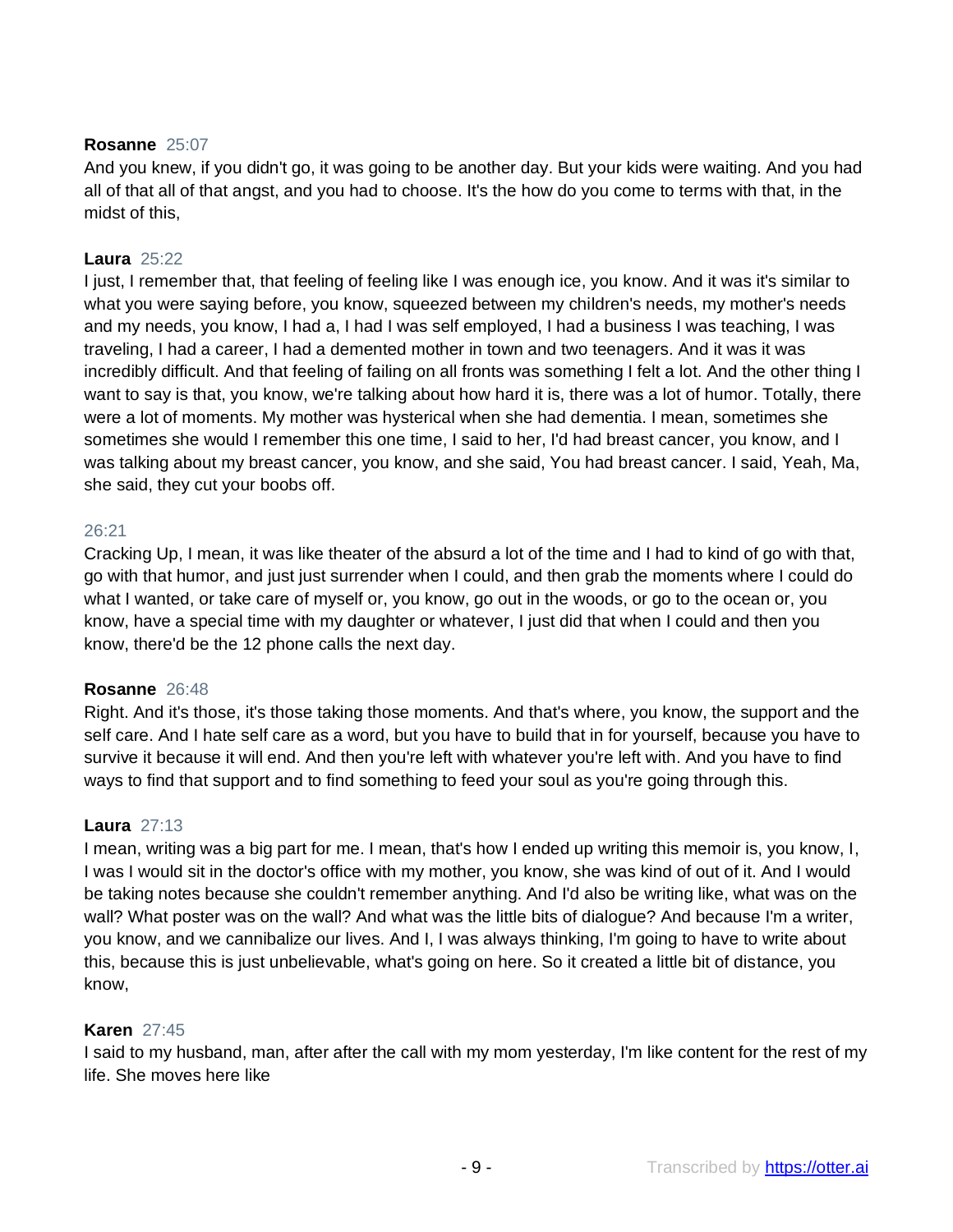#### **Rosanne** 27:55

it is, absolutely is, I did the same thing. Every day. It's almost like part of it is also a recording of what was happening. Like, I can't believe what's happening. I can't believe this is where we're at. And it was therapy, really, aside from therapy and support group and all of that. But it's an it's an experience. And it's Well, it's interesting, because, you know, Karen, when you say about the triggers, you also wrote about the amygdala and how that kind of sits in there. But it's only a 90 second emotion.

#### **Karen** 28:29

Yeah, I mean, I don't know if it's 90 seconds Exactly. But I think that if you know, what I've heard is that if you allow an emotion to be there, right, you notice the annoyance come in, or like me starting to feel nervous yesterday, right? Or sadness, or whatever it is, if you just sort of let it be there, and you say, Okay, I'm going to be with the sensation, and not try to block it in any way or stuff that are avoided, right? It'll flow through and about 90 seconds, two minutes, I actually have a colleague who says it's like drinking a glass of water, it flows through and then you pee, we generally don't like the way emotions feel now, and we have been taught how to be with emotions. We've been taught to like, cut from here, down, off.

#### **Rosanne** 29:15

Right. It's like what is that I sat with my anger long enough and found out her name was grief now.

**Laura** 29:21 That's so true. It really is.

#### **Rosanne** 29:24

Now, Laura, when you were carrying, did all of that old stuff come up?

#### **Laura** 29:30

Yeah.It absolutely did. Because, you know, my mother and especially in the early stages of her dementia, you know, before she got more passive, but in the beginning, she was incredibly agitated. She was anxious. She was rageful. She was explosive. She was erratic. She was irrational. And it was like she it was like all her worst qualities that I had grown up with were being replicated and they were playing out in front of me on a daily basis, and I was I was triggered all the time. And yet I was trying to be the good daughter, you know, so there was like, there was this part, this overlay of me trying to do the right things. And I did I went through the motions I, I prepared for her impeccably, you know, her arrival and I, I did all the right things you could do, but I was constantly being triggered, and I still had this wall up to her, you know, it was just a different kind of wall. It wasn't, it wasn't the wall of rage. It wasn't the wall of distance, 3000 Miles distance, you know, but and it wasn't like the polite rules of detente of this is how we've made peace. But But I still had this wall and she confronted me about it because I, I remember this one time, I went over to visit her I had been away teaching for a week I came back and I was helping her with her computer and her printer. And you know, all this, she was still living on her own then. And I just she was going on and on about how miserable she was. And I was somewhere else I was thinking about my daughter in school, I was thinking about my son and she confronted me about it, she knew I wasn't present. And that also that I was just, I didn't want to touch her. I didn't want to go near her. I was like being polite. But it was this false politeness. And, you know,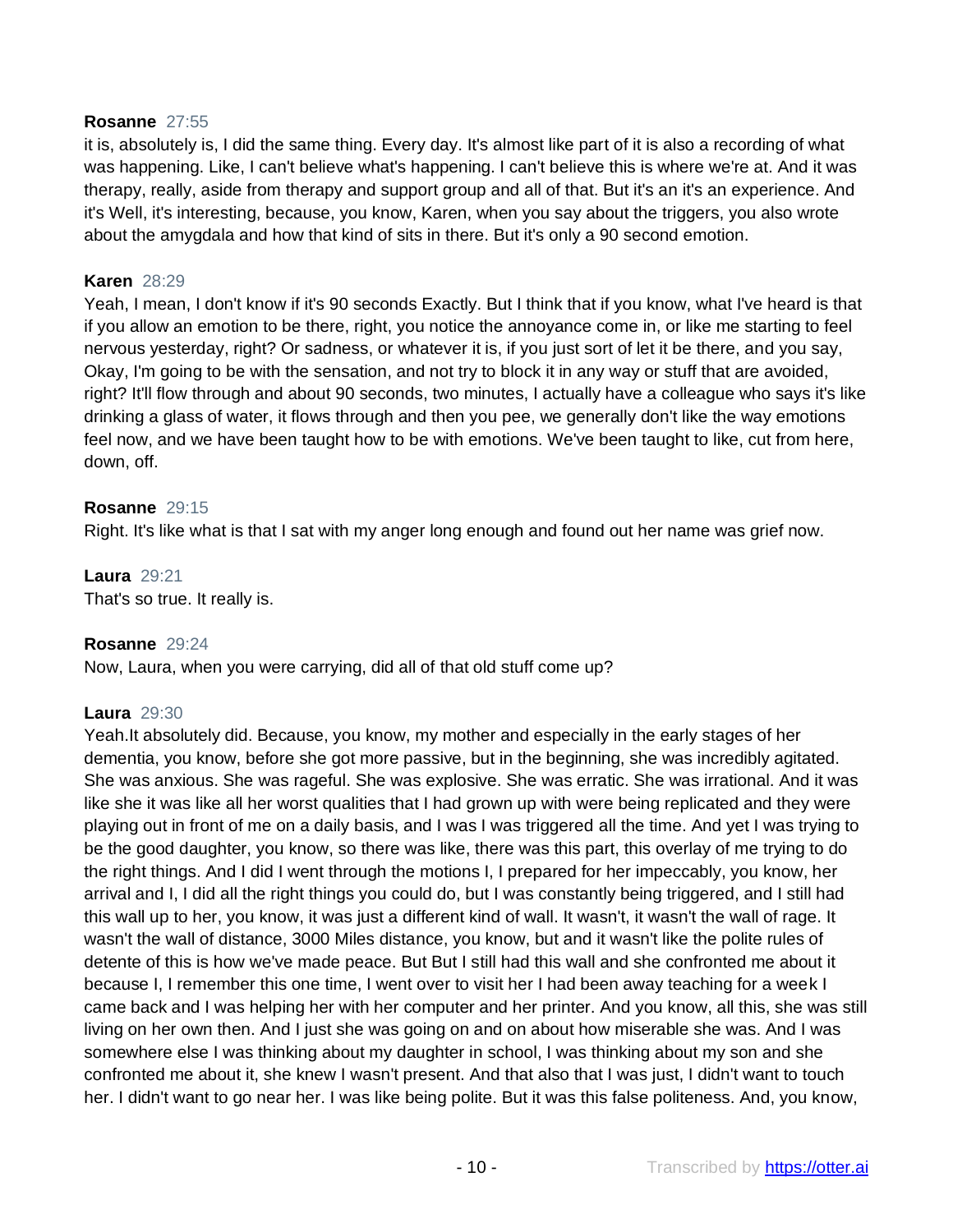she confronted me and afterwards I, you know, I went home and I wrote about that wall that I had had been always up and I looked at all the different ways that had shifted over the years. And I realized that there was a part of me that really was longing to know if it was possible to take down that wall. And that was the trajectory for me. Of the rest of the years of her life was, could I take down that wall? Could I allow myself to love her and not always feel I had to protect myself from her. And, you know, I think the most ironic thing for me, which was painful is that when her dementia developed more, she turns sweet. And I really expected her to turn bitter and nasty. You know, I thought she'd be one of those kinds of people with dementia who were really, really challenging. But she turned sweet and I would walk into her apartment in assisted living. And she would say, Laurie, you're the best daughter in the whole world. What would I do without you, you know that she'd say things like, you and Karen have done such a great job with those kids who says lesbians shouldn't have children. And she, she she was so loving. And it was like the love and attention I had long for my whole life was there. But she wasn't she wasn't the same mother anymore. And so it was like it finally became safe to love her when she was no longer herself.

## **Rosanne** 29:54

Oh my goodness, Laura. And where does where do you put where do you put?

#### **Laura** 32:45

Yeah, I felt a lot of grief. I mean, I felt it was so so many mixed feelings because I I drank in her love. And this this this love that was safe. It no longer had barbs and attacks attached to it. It because she was beyond the capability of doing that. So I took it in and yet I would dread going to see her. You know, so it was just it was so it was painful to see her decline. It was painful to be around her. No, it wasn't her anymore. I missed her feistiness. Even though I had hated it forever. You know, it's just so complicated. Really, really complicated. But I did drink in her love. And it was like, that was the truth. The truth was, she did love me unconditionally. This was all this shit in the way. Right? That all these other layers of other things that made her so reactive and so difficult. And so I really drank that in I took it in and I it was a very painful, challenging time.

#### **Karen** 33:50

I am I wonder if my mother which way if Well, first of all, will she have dementia? I don't know. And will she become sweet? She has she can be sweet. But, you know, again, something that was very helpful to me again, learning about the nervous system and recognizing that when somebody perceives a threat whether it's actually there or not. Right? They will act a certain way. And my mom tends to fight that is her like tendency and mine is to freeze. So I've learned, like, Okay, I don't want to trigger her. She me I have a nervous system. She has a nervous system, right? And it's like it's the triggered nervous systems that are having the relationship, not our higher selves.

#### **Karen** 34:46

And I you know, I was funny I was gonna say I'm naive enough but I'm not going to use that language. And I'm okay with hoping I'm okay with hoping and maybe being let down or whatever, that my mother will have that sweetness. But I feel like, you know, sort of like Laura's before, which is I never know what I'm going to get. And sometimes what I get is pretty awful. And yes, I have learned to not take it as personally, although sometimes I do. And then I have to have a conversation with myself about that.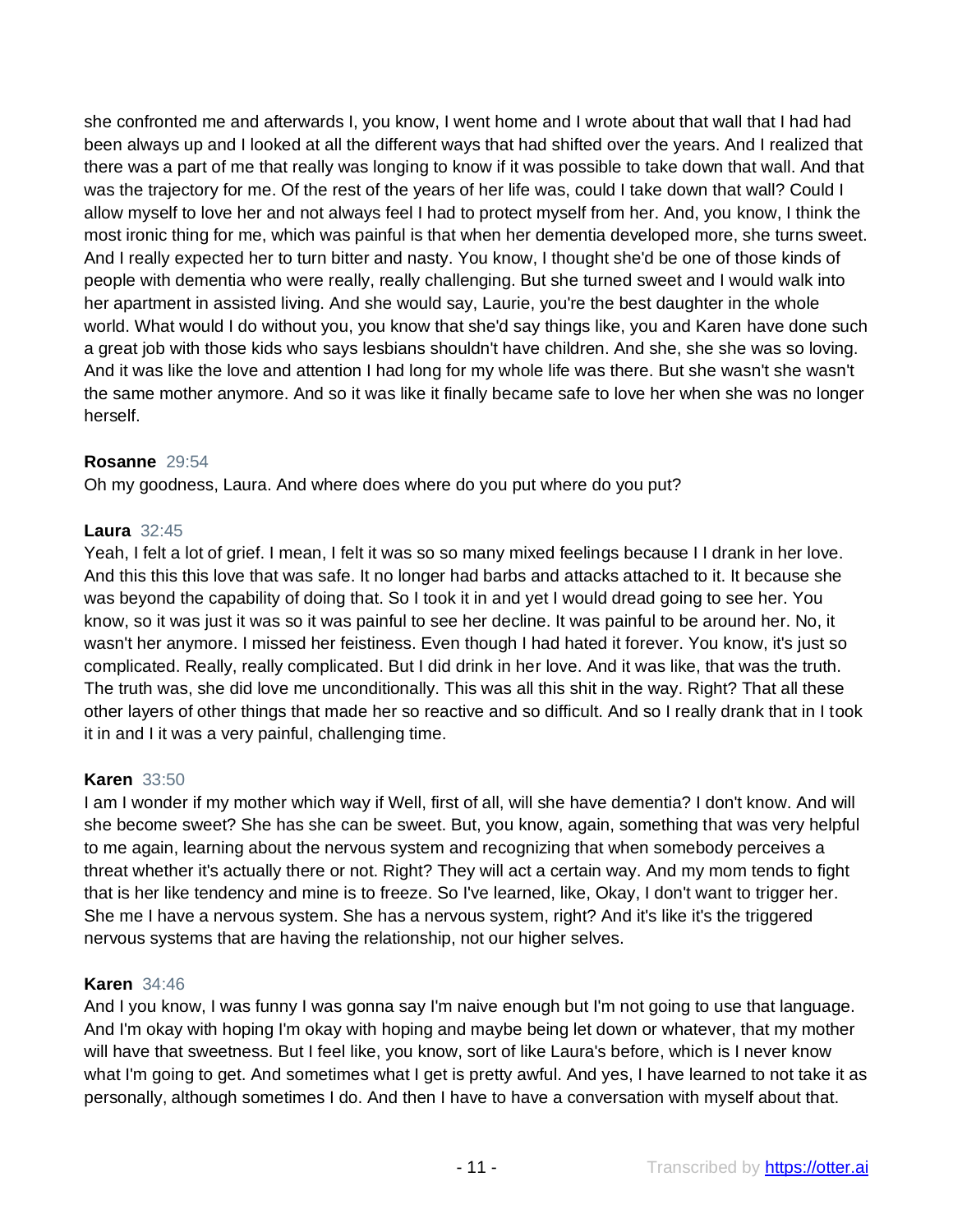And I think for me, and I don't know, you know, for other women, I think it's, I think we can, we can get at it in different ways. But the more I have been able to have compassion for myself.

# **Karen** 35:39

And like, recognizing that a lot of the messages that I received from my mother, just sort of in general, but also about me, that I used to believe, being able to have compassion for the part of me that didn't know better, has helped me have compassion for her the part of her that doesn't know better, yeah. Which doesn't mean that I think she's stupid, because she's not. But there's, there's, there's, there are things that that just, you know, given the time, the time, the times we live in, that we have access to, and knowledge of that, our mothers didn't have time, they didn't, they weren't, they didn't have quite have quite the, the access to what we now know,

# **Laura** 36:25

it took me a lot of decades to get to the point of looking at my mother from, you know, more like a 30,000 foot view, instead of seeing her as my antagonist. But to really see, like, I'm Jewish, and there's like the epigenetics of trauma going through the generations in my family, there's the fact that my perpetrator, my grandfather was her father, there's the fact that she grew up, you know, to poor immigrant parents, and was terribly ashamed of her poverty, there was, you know, the very limited options for women of her generation, which she blew right past, you know, it's like I, as I looked at her, not just as my mother and as this impediment, but when I looked at her whole life, she was really an awesome person. You know, I mean, she there was so much to admire about her. But it took me many decades to get to the point of being able to really see that and appreciate that. And then, and then just realize that she went as far as she could, you know, in terms of trying to believe me, or trying to support me, she, she wanted to, she tried to, and she hit a wall, and she didn't have the skills or resources to get past that wall. And so it felt so much better to reach a place of real compassion for her not papered over compassion, like, I'm going to, I'm going to stuff everything and pretend nothing is wrong.

# 37:45

This would be great to actually reach that place of deep compassion for her as a, as a troubled complicated human being and and also to start seeing myself the same way that I was not the hero of the story. And I think that's, it took me 10 years to write this memoir, because I had to get get past me being the hero and her being the villain, I had to really be able to portray us as fully human. And I had mature a lot, a long time to get there. Yeah,

# **Rosanne** 38:14

Well, yeah, I would think it would. And it's funny, because it's like, you see, you see her as a person, not just mom. She's a person, and she has her own history, and she has her own baggage, and she has her own triggers. And I think we forget that sometimes. And I think one of the things that you address Karen, that really was a lightbulb for me also was what meaning do you assign to those words? When is it simply did you call your uncle and not Did you call your uncle stupid? Exactly. You know, it's not, it's not She's not saying, Well, you know, I have to remind you, because you're dumb and you forget, that's not what she's saying. She's it was a question. It's what you're hearing. It's like impact versus intent. That's not that was not my intention. But that's how you and I think when, when those things land like that, we're already ready for a fight.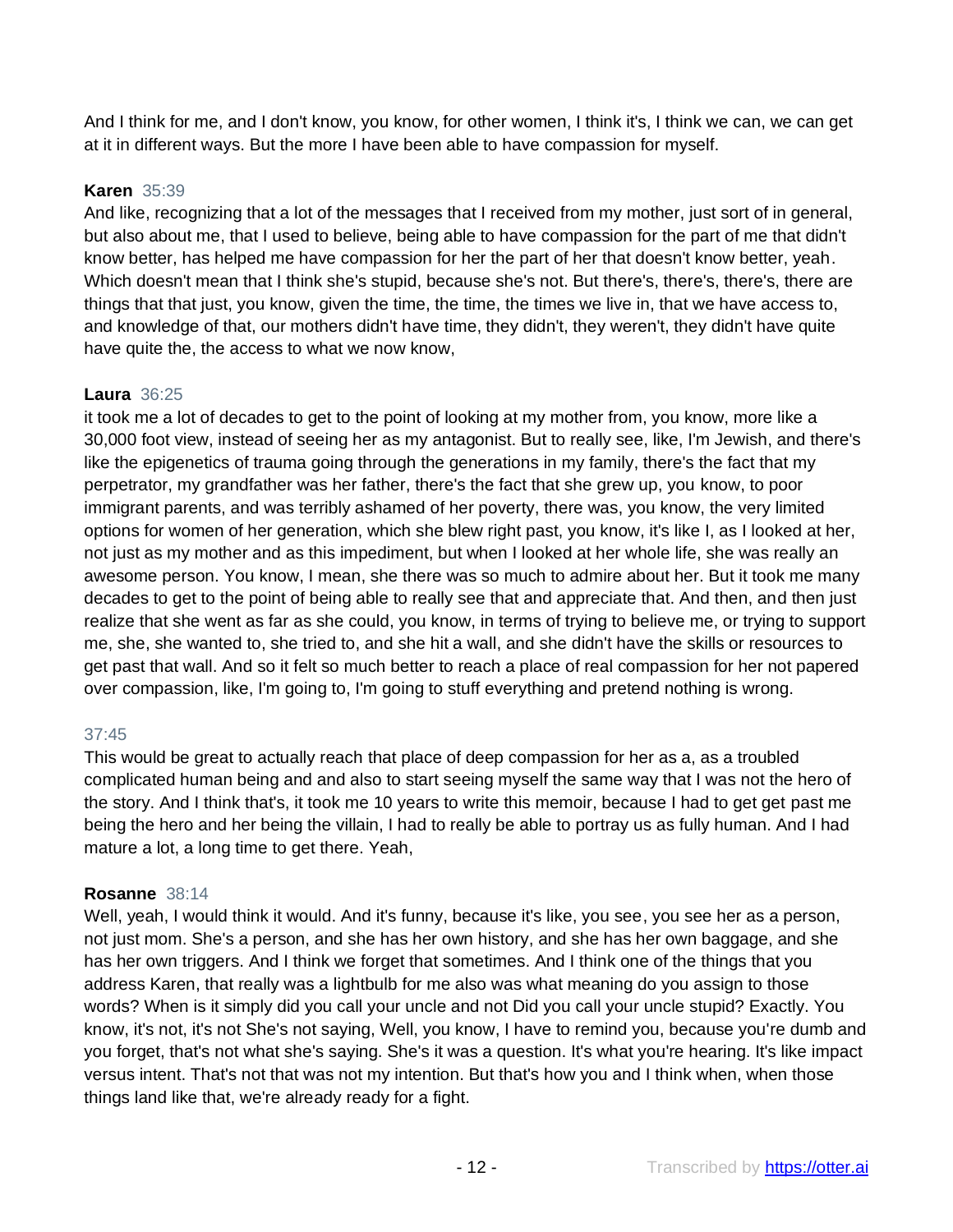## **Karen** 39:06

Yeah. 100% I, and my mom does say things like that.

#### **Rosanne** 39:13

So that's probably why you assign that meaning.

### **Karen** 39:16

But, but here's the thing, I have had to work on asking myself if I want to believe that about me. Right. And, and, and like, you know, we have stories about our moms, and they have stories about us. And there was a situation. Last summer we went and visited and my husband was talking to her and whether it was intentional or not, he really challenged her worldview of me in a way she didn't like. And it was, it was it was a weird situation afterwards, but it was almost like I could see her being like wait, what my daughter isn't an idiot. You know, or Oh, my daughter isn't this weak, ineffectual person? And wait, no doubt reel that back in I got it. I got to reestablish my story here. And this is one of those times where I didn't have very good boundaries. And but interestingly, in the moment I, you know, I, one of the things I like to teach and and practice myself is again finding out what is what are maybe three things that you value that you can carry with you and lean into when you need support with your boundaries. And my three and I actually have them on my wall right here. Dignity expression in Audacity.

**Laura** 40:43 That's a great combination.

**Rosanne** 40:44 Yeah, that's, that's awesome. Yeah.

#### **Karen** 40:47

Dignity and Audacity are pretty far apart, they serve different purposes. And in that moment, in this situation, I chose dignity for myself and for her, right. And the way that that looked for me, was recognizing that it was going to be hard for me to not cry, because I was angry, it's gonna make me it's making me feel a little teary right now. So I just I put my sunglasses on, we were outside, I put my sunglasses on, and I took a little walk. And I came back, and I just kind of had my energy be a little bit in. And it's not like I don't, you know, again, I don't think, you know, somebody would have said, Oh, you're being rude to your mother, or you're being mean to your mother. It was just it was a shift that I noticed in me that I was able to then, you know, be in that situation, because I was focused on dignity.

#### **Karen** 41:42

Ours, both of us. So it's things like that. That's, that's, no, that's Yeah, that's great. And is that what you? So would you advise that? Yeah, going forward for anybody carrying? Yes, you know, I mean, values work is done in all kinds of places, right? It's an I didn't make it up, right. But you know, people in therapy and coaching and all different, you know, types of scenarios, we have opportunities to really delve into what it is we value and how can we use those values in support of what how we want to be in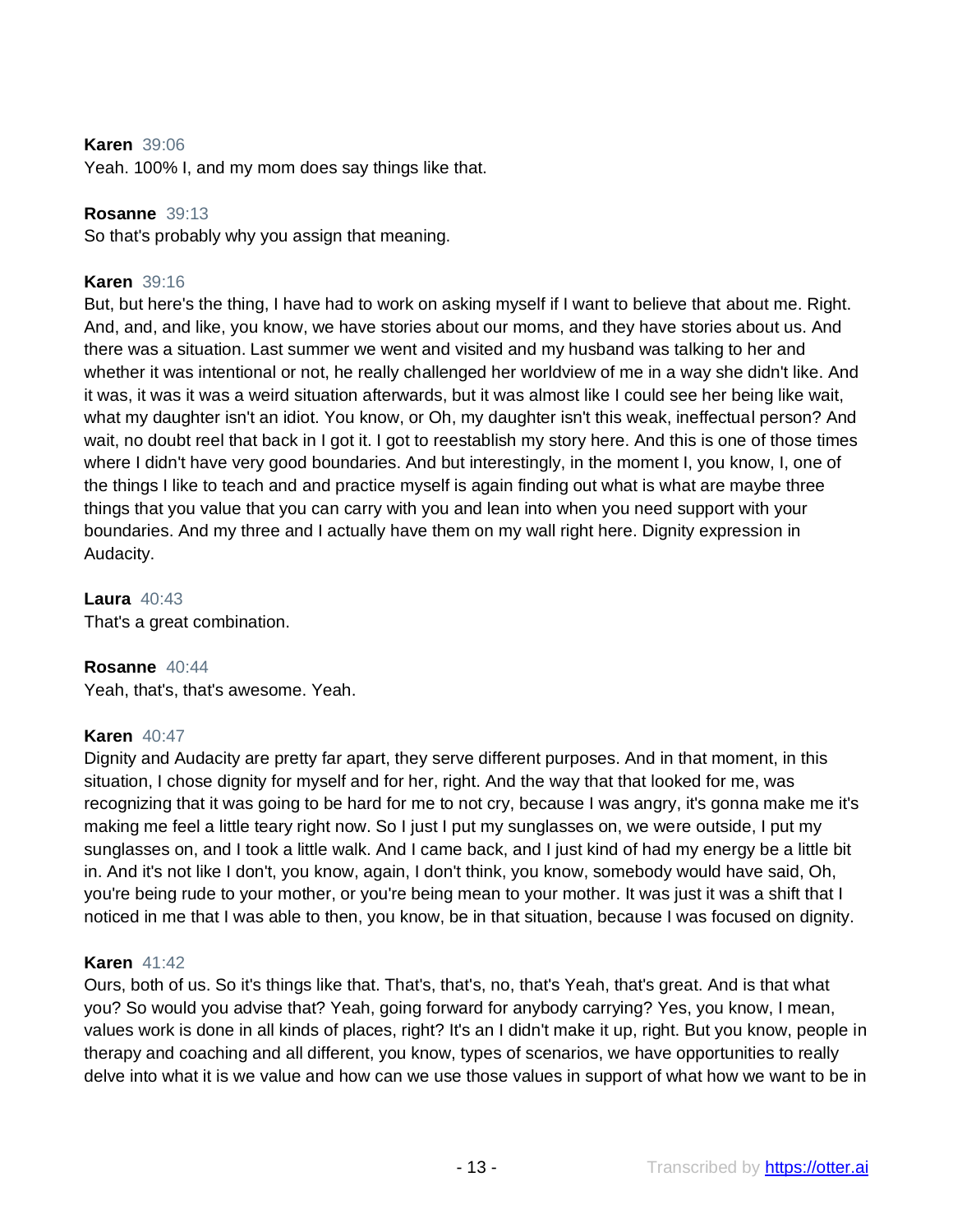the world. And the way I do it is, you know, I came up with these, these three, and I, I know that each of them feel differently in my body.

## **Karen** 42:33

And I know I actually have a list. I don't I can't pull it out right now. And it's not very pretty, it's all scribbled, but it's like a list of of im statements are and some of them aren't. Some of them are just other kinds of statements that support me in feeling each of those three things. And it's funny, I think this speaks to what Laura was saying earlier. And about understanding that, you know, we do eventually recognize our mothers had lives. Our mothers are human beings, they were human beings before we came along, they have their own dream, their dreams, their disappointments, the all the things, and one of the thoughts that supports me and feeling dignity and feeling that how I want to feel and have that compassion, is it. The thing about these six these statements is that they are they're different for everyone. And you you sort of like you want to do a body check and like Yes. Oh god, yes, this feels good to me. But one of mine is she's a woman just like me.

#### **Laura** 43:34

That's right.

## **Karen** 43:36

And it's like when I'm Oh, yes. Okay, boom, there it is. And then I have other other, you know, for Audacity every once in a while, right? It's like Frick, yeah. You know, and that's all it says, and I know how it feels. And I like, you know, where that leads me. Right? Right.

#### **Rosanne** 43:52

It's, yeah, go ahead Laura.

#### **Laura** 43:54

Well, just you were talking Karen, about your mother, and, you know, calling you stupid. And what, what came up for me is one of the things I had to grapple with, in my caregiving and also in writing the memoir was that I had to face that I had these habitual stories about my mother, that it didn't just go one way it went the other way. And, and that I really set in stone, her transgressions, you know, all the way she had failed me all the ways she had betrayed me. They were like in these marquee lights, and her good qualities and she did have a lot of good qualities. I just like dismiss them. It was like they were just water flowing through my my fingers so that I reinforced my story about her. That validated me as the hero and me as the victim and whatever else I needed to believe about myself. And I not only reinforced it by selectively noticing things and remembering things, but then I went and talked to everybody I knew about it. So like when my mother moved out here there were a lot of people already set against her because of the stories I had told. And, and Karen, my wife really confronted me about that. And I, I felt really bad about having done that. But so I, one of the things I had to face was, you know, how I had not been fully honest or transparent and how I was so invested in seeing her in a particular way. And, and it didn't allow either one of us to change, and it didn't allow our relationship to evolve. So for me, letting go of my habitual stories was really, really critically important.

**Karen** 45:39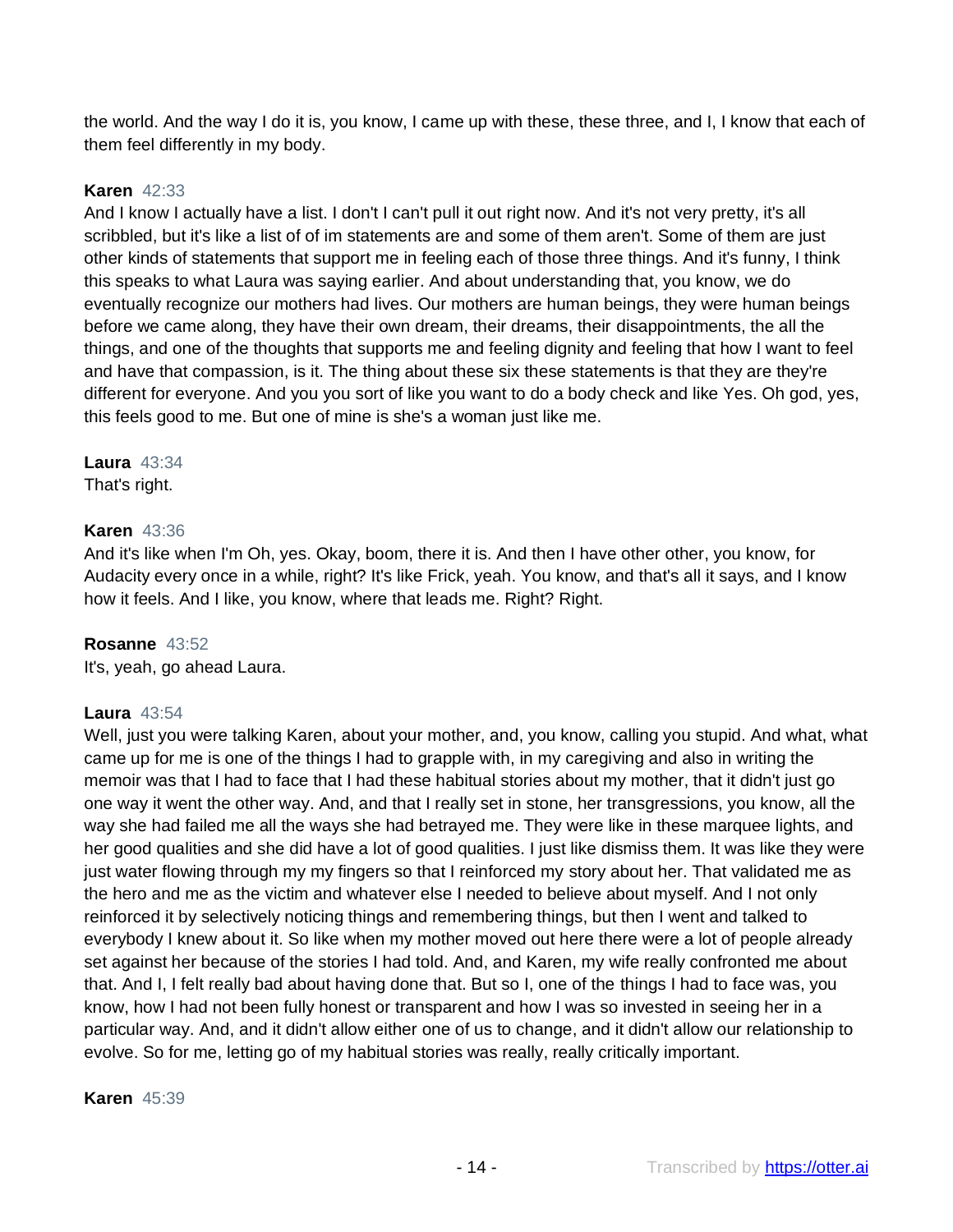Yeah, I mean, that's me too. And, and, and, you know, from a biological perspective, right, we do have a negativity bias. And so our brains love to look for negative evidence, or, you know, that kind of thing. So it, but it's just something to notice, like, Yes, I have a story about my mother. And I'm going to look for evidence all over the place for how it's real and true. And, you know, when, you know, not, not everyone is ready to do this right away. But when you are ready to do it, and you know, to find an I've done this, right, there's lots of things I really admire about my mom. And I see how I'm just like her in some ways, not just the good things. Not, but not just the things I admire.

#### **Karen** 46:26

But doing a little bit of that, you know, what's called Shadow Work. Right? And to see, yep, just like mom in that way, or, and not liking it so much. And, and, or, but then having compassion for the part of me that, you know, yeah, we share this thing that's maybe not so great. And how could we not because I mean, for example, ourselves after, for better or worse. And I also, I also think, one thing that, and I, you know, I don't know if I'm if this is correct, but I suspect that we have an opportunity, we have the opportunity, I should say one way we have an opportunity that our mothers maybe didn't, is that we can examine when we feel ashamed or guilty, and learn how to process those emotions rather than let them lay sort of unconscious in and running the show.

#### **Karen** 47:27

Because I again, like when my mother tells me that I'm weak and ineffectual. Just like my father, who she divorced when I was two and a half, and she hated her whole life. Um, you know, and I'm left to be like, Okay, thanks. Yeah. Right, is, is where does she herself feel weak and ineffectual? And where Hasn't she been able to grapple with that? Maybe. You know, and one of my favorite quotes is from Carl Jung, and it is I'd rather behold and good, that's beautiful. And, and women aren't allowed to be whole. And so, you know, we are learning to be more whole, hopefully. And whereas our mothers, right, they maybe let those those that shadow side, fester faster. Because they didn't have the the opportunities that we do.

#### **Laura** 48:26

Speaking of favorite quotes, one of my favorites is when I put in the front of burning light of two stars, and it was this, this former student of mine, Deborah, for Shay, and she said, Every time I look into the past, every time I look in the rearview mirror, the past has changed. And, you know, I think that for me, that is such a hopeful statement. Because it really shows that we can grow and evolve as human beings and that are these long, deep, incredibly complicated relationships, like a mother daughter relationship, that it is possible for it to change in ways we might never anticipate. And it may not. But in my instance, you know it, if you had said to me when I was 27, or 28 years old, and my mother were at, we were at war, absolute war, that I would be at her deathbed, and I would be taking care of her at the end of her life, I would have looked at you like you were the most insane person. So for me that that gives me a lot of hope about life, that no matter how stuck we are and how trapped we feel, or how challenging things are, that things can be different in the future and in ways we just cannot anticipate. Yeah, so I just really like that, you know, every time we look in the rearview mirror, the path has changed.

#### **Rosanne** 49:41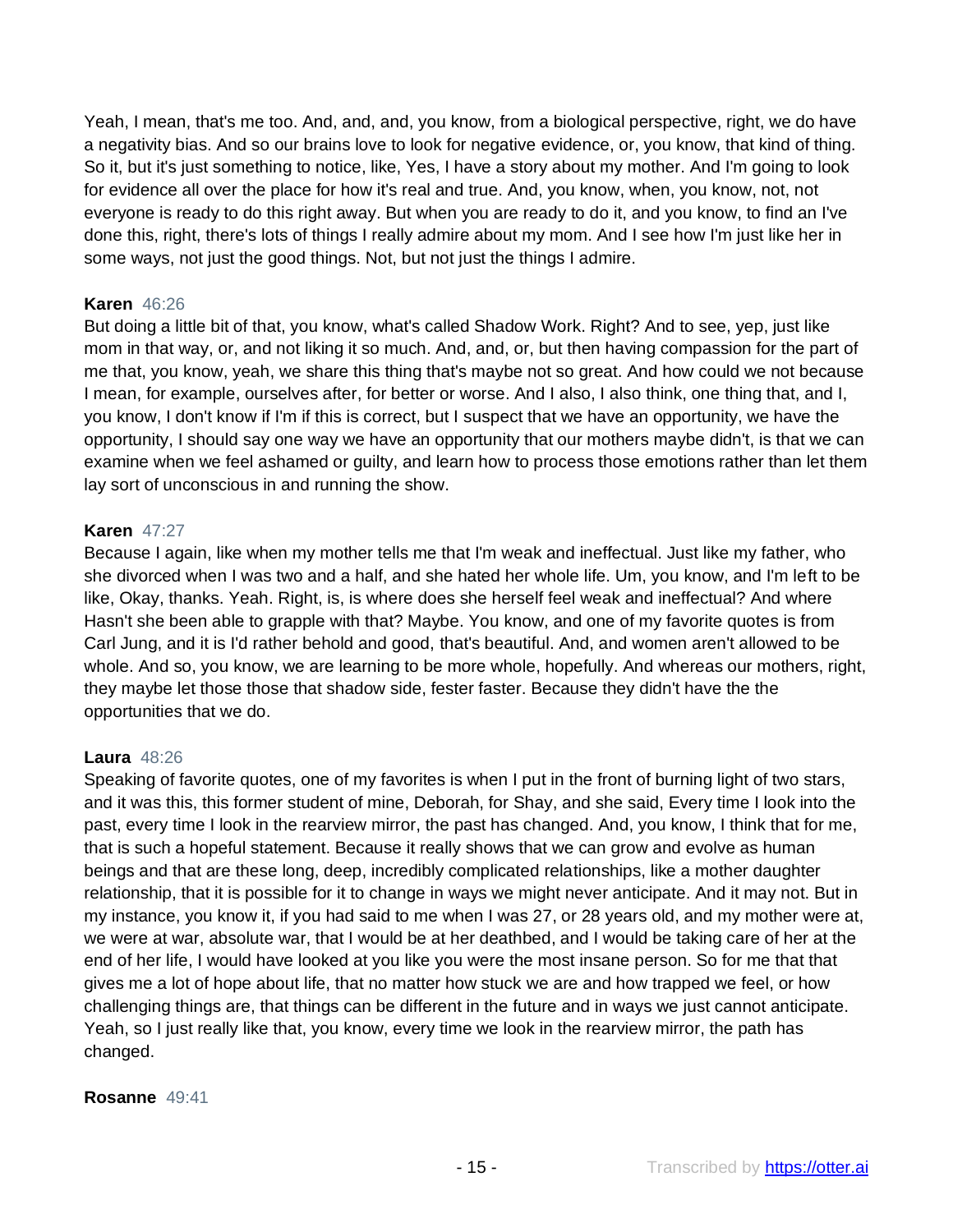Agreed, agreed. And I think empathy has a lot has a long way. It's a long play here. Because we have to try to understand each other and we have to try to to extend that. Do you know what I mean? It's the extension. It's not it's not always going to work. And that's a Okay, too, but it's an extension. And you you've both characterize that.

## **Karen** 50:05

Yeah. And I, um, it's it's like, you know, liking and respecting my reasons or, you know, and and why I'm doing something is not so that she'll be a certain way. It's like I'm not doing something to have something work. Right. Right. It's I like I like who I am when I'm this way, whether she is or not. Yeah,

#### **Rosanne** 50:29

I almost also feel like, when you talk about having your words on the wall, it's almost like having an alter ego, like, um, you know, like Beyonce and Sasha Fierce like, I'm gonna have today I'm Sasha Fierce, you know, give me my wind machine, and I'm going at this, but it almost is that, isn't it?

#### **Karen** 50:47

Yeah. Yeah. And I think, you know, one of the things that's very powerful about being a human being, and that again, we are not taught this. Is that being able to summon emotion intentionally. It's like, I mean, that's what witches do, I guess, and goddesses and like, all that kind of stuff that people talk about. But like, every human being, can do that. Yes. And it's not perfect. We don't do it, like, you know, but it is something that we can play with and we can expand capacity for and yeah.

#### **Rosanne** 51:24

It's, it's a way of working it out. Yes. Laurie, you're I feel like your story is a story in I don't want to say redemption. But it's a story of redemption, almost. Because you did go from this point of, I don't know if we're ever going to be, you know, you had a lot of anger, you had a lot of resentment, and then wound up caring for her. I know you have something you wanted to read from your book about going from that point, to then being the good daughter and caring and, and all of that that went with it.

#### **Laura** 51:56

Yeah, just to introduce this. This takes place. Most of the book takes place when my elderly mother has moved across the country. So this is an I was describing. I describe the scene. And now I'm going to read it to you it was it was when I came and she confronted me about my distance. And so this is what I wrote.

#### **Laura** 52:18

Three decades earlier, I had erected an impenetrable wall between us a fortress with narrow slits so I could watch her approach. I ensured that my defenses were prepared anytime she came near me. I always had an escape plan.

#### **Laura** 52:37

It's true, we later reconciled, and the fact that we were able to create a functional relationship was a miracle. But it wasn't an intimate miracle. Because I never took down my wall. Oh, I taught myself to be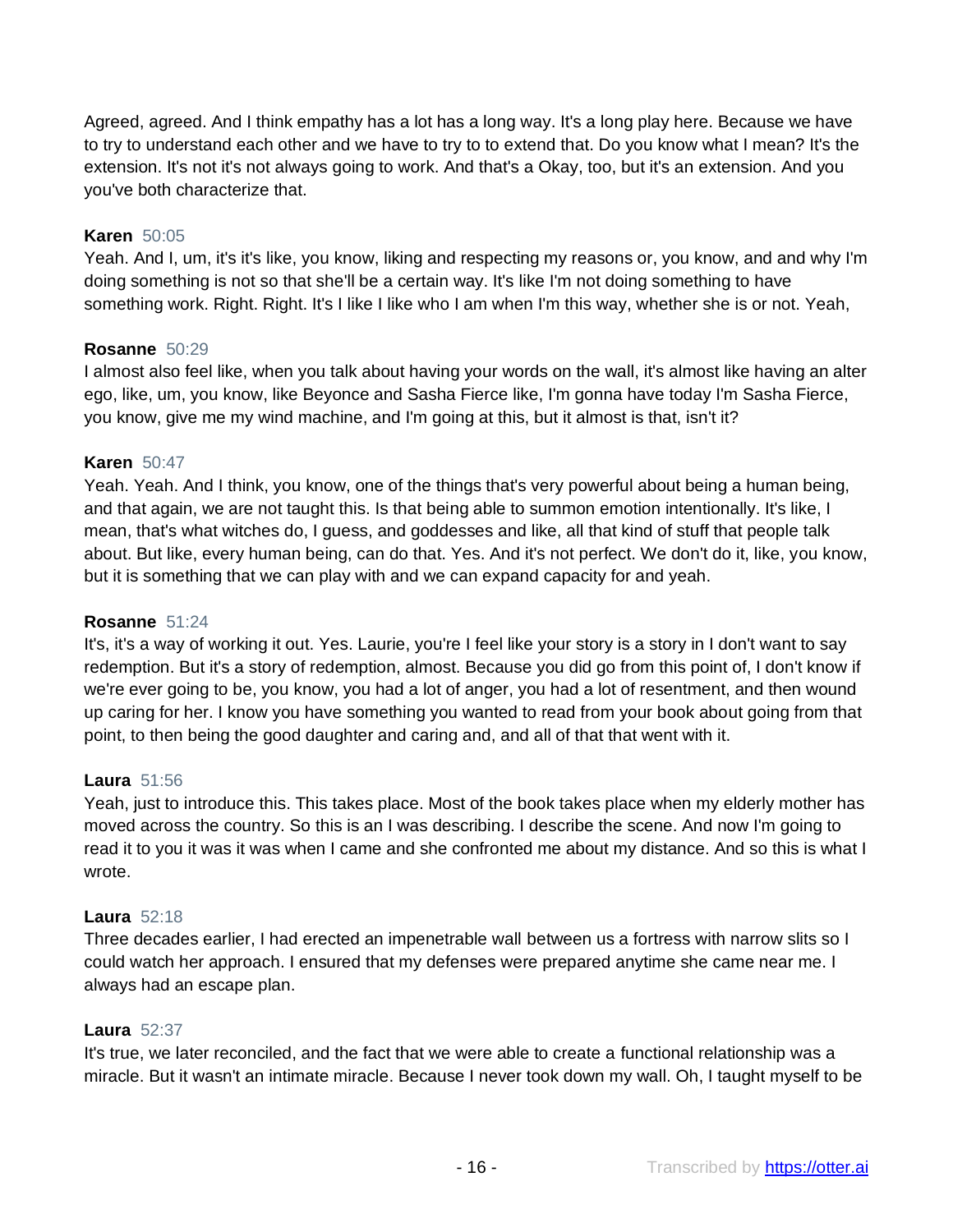kind to her and fake it till you make it kind of way. But I still held her at bay. My wall just got subtler. It wasn't permeable. It was hard and opaque, and there was no door.

## **Laura** 53:08

We only met in the Enter chamber, the common room where guests are received. Only my polished self was on display, my masked self, and only in the anti chamber. Mom never saw my inner sanctum and I never saw hers. I got as close as I could within the constraints I had established, but closed is closed. And a closed heart is a lonely one.

## **Laura** 53:38

The price I paid to keep my mother out, at first with withdrawal later with an armed fortress. And finally with the polite rules of detente was love the pure, unfettered love. I longed for the pure, unfettered love she craved. That day in the kitchen when I couldn't comfort her. I had to face it. My mother was still a stranger to me. With tentacles of need, I was loath to touch. I wanted to be more than kind to do more than merely what was right. I wanted to love my mother, just once freely and with the relief of a lost, exhausted child. beyond words and beyond all pretense. I wanted to lay my head on a place that was safe. Just once before it was too late.

## **Rosanne** 54:37

That's beautiful. Absolutely beautiful. Thank you for reading that.

#### **Laura** 54:44

Yeah, that was the that's the trajectory. You know, every protagonist in a story has a trajectory of where they're going and that that I like to read that because it really summarizes kind of the quest I had. Could I open my heart?

#### **Karen** 54:58

I I feel like I'm in this like, again, 10 years prior, right? You know, you're 10 years down the road from me in this scenario and I crave the same thing. Crave the same thing.

#### **Rosanne** 55:14

It's amazing. It's an amazing journey through all of it. Because you learn. Not only do you learn so much about your mother, you learn so much about yourself.

**Laura** 55:25 Yeah.

#### **Rosanne** 55:27

And what you what you value and what you have inside of you, that you may not have realized before.

#### **Karen** 55:35

You know, it's funny when I spoke to my mom on Sunday, yesterday, she, we were talking about her mom a little bit, and she had nothing to do with her mother in the final years of her mother's life. And I actually her my mother's husband has dementia. And so part of this whole thing of them perhaps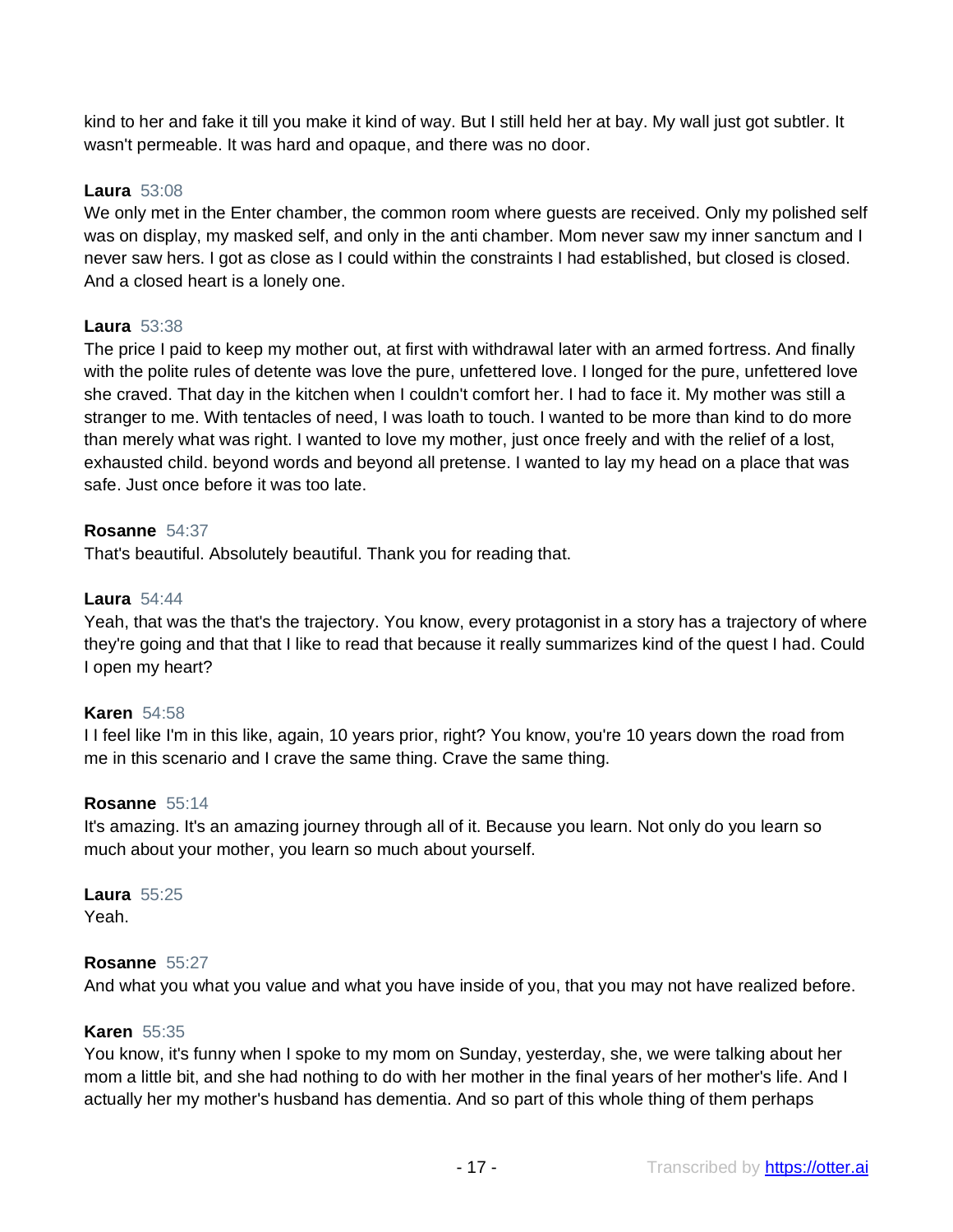moving is, you know, a place where he can be in a memory care unit or whatever. And I was mentioned, I'm like, Yeah, well, you know, grandma had dementia, and she was in this place. And I mentioned the name of the place. She had dementia.

**Laura** 56:09 Oh My God.

**Karen** 56:11 I was like, yeah.

# **Laura** 56:13

Oh, that's That's amazing Karen. Like my mother said you had breast cancer. Exactly. Yeah. The excuse of dementia. She just didn't want to deal with it.

#### **Karen** 56:27

Yeah, she she Yeah, I again, it's sometimes it's shocking, right? Like we have these things our mother say he's like, you know, um, and like I see the guardedness, right, I see the places where she has chosen to be guarded. Right? Of course she has, right of course we do.

**Rosanne** 56:50 Right. And what do you do with that?

**Karen** 56:52 Yeah, you love yourself through it? Yep. Yeah.

**Rosanne** 56:55

What would you advise to caregivers in in tackling this? You Karen.

#### **Karen** 57:03

Love yourself through it. Know yourself, right? Know. Your triggers. Don't shame yourself. And you know, we mentioned self care is that word, right? Like, yeah, taking care of yourself doesn't mean I mean, it can mean going and getting a pedicure, but it really is tending to yourself. It's like, you know, I mean, I some really simple things like look up and out. Look out at the horizon, right? This is a way that you're, you're sending a signal of safety to your body that everything is okay. Simply twisting in your chair once in a while does the same thing. Like these are like things that you can do in a moment. Chanting, humming singing. Ahhhhhh Like this.

**Rosanne** 57:50 Yes.

**Karen** 57:51

After yourself reminding yourself this is I'm here. I'm here. Yes. Yes.

**Rosanne** 57:57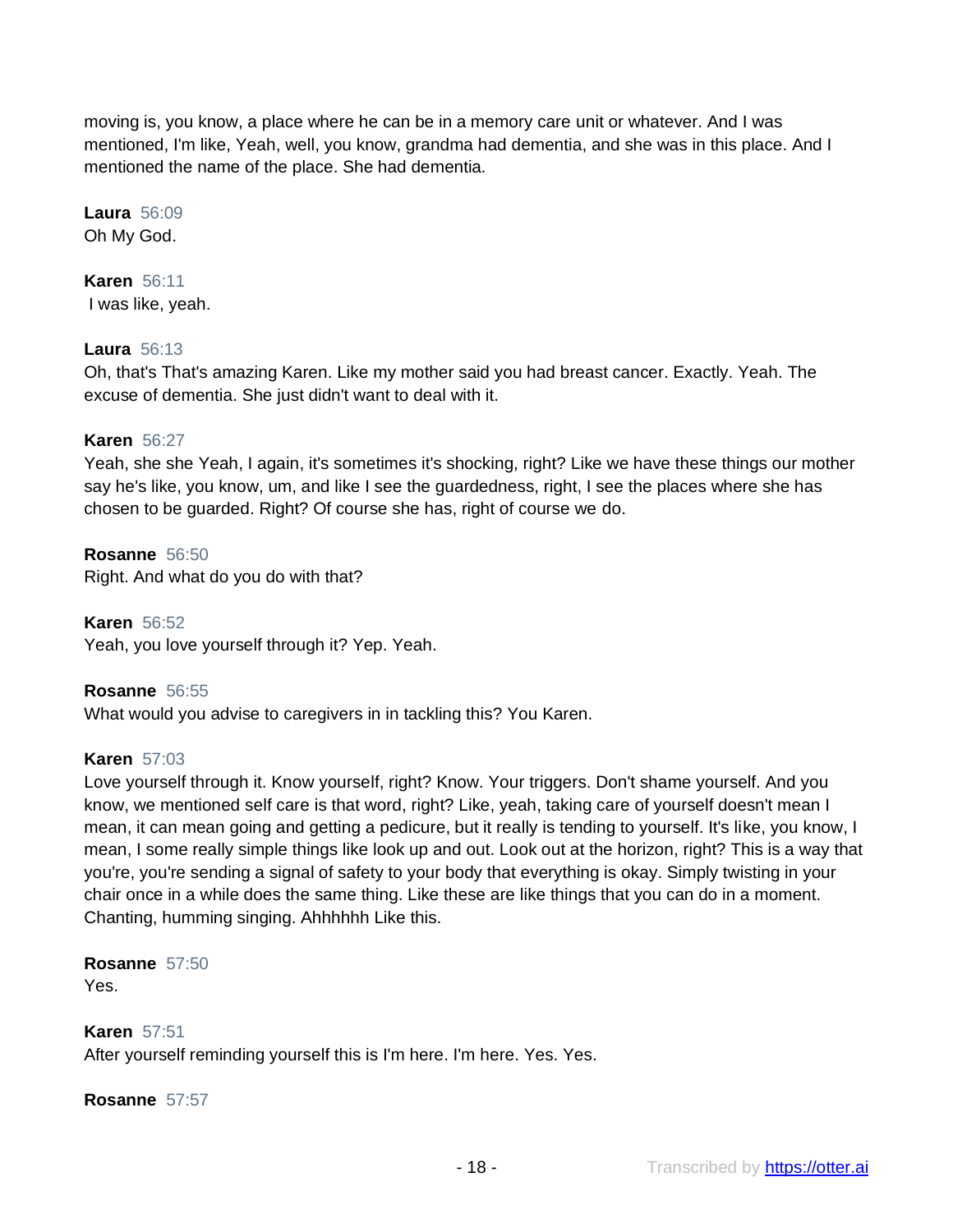## Because we lose our bodies

## **Karen** 57:59

To the core, you know, yet like feeling grounded this morning. You Yeah.

## **Laura** 58:03

Yeah. I love that about the pedicure. I love that. Because yes, like, there's like this, like self care mantra that feels like something packaged on Instagram, you know, like, yes, purchase yourself care here, you know, and it's yeah, it's so much more organic and rudimentary than that.

## **Karen** 58:21

Yes, its mothering yourself. Right. And when and if you didn't learn that, if you didn't get it, right. Yeah. It's like you have to sort of figure it out. That's what the next my next book is about is re mothering.

#### **Rosanne** 58:32

Oh, that's awesome. And Laura, what would you say? Listen, you've, you've run the gamut. What would you say to somebody? Who's Who says to you, you know, my mom needs help. I don't know what I'm going to do. We never really got along. What would you tell them?

**Laura** 58:51 I would tell them to get into therapy.

**Rosanne** 58:53 Yeah.

#### **Laura** 58:55

I wouldn't tell you should or you shouldn't, you know, it's a journey. It's definitely you know, it for me a lot of really unexpected things and, and times I just hit the wall. And other times, I was like, really proud of myself. And but yeah, it's it's like being in a vise. That's how I felt. But in retrospect, I'm so grateful I did it. You know, I feel like I, I became, I showed up as the daughter I wanted to be. And it wasn't because I had to, or I should or I owed her because I think, I think when someone betrays you in a really severe way, they break the expectations of what children owe to their parents, and then it's really up to the adult child to make a decision.

#### **Laura** 59:43

Well, I'm thinking about this, this woman I interviewed for my reconciliation book, the one I wrote 20 years ago, I thought we'd never speak again. And she had an incredibly toxic relationship with her mother. Her mother was abusive and nasty. And her and she and the woman was hospice worker. So her profession was taking care of people who were dying. And her mother contacted her and said she was dying of cancer. And so this and this data had nothing to do with each other. And, and this woman said, she said, I had to really face what kind of person What kind of daughter did I want to be. And she decided that she would never take her mother into her home, that she could not be her direct physical caregiver. But because of all her contacts and everything she knew, she was able to arrange really good care for her mother. And she decided that she would go visit her mother for two hours every